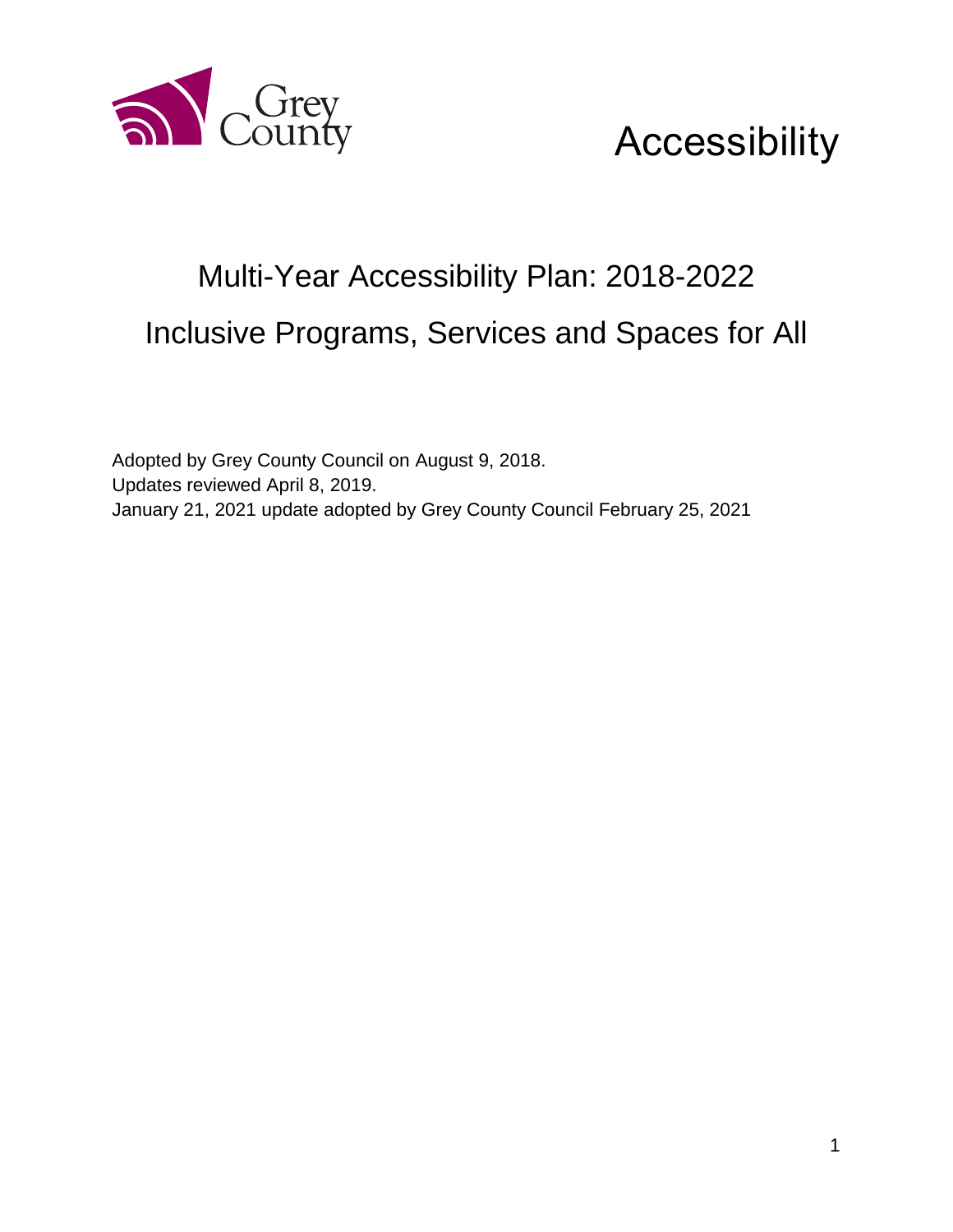This plan was created by Grey County staff in consultation with the Grey County Joint Accessibility Advisory Committee. The Plan is available in alternate formats upon request such as print, electronic, plain text and verbal. Other formats may be considered on a case-by-case basis. Additionally, communication supports are also available upon request.

This plan has been updated January 2021. The major change is the addition of conventional transportation.

This multi-year plan is available online at [www.Grey.ca/accessibility-](http://www.grey.ca/accessibility)information.For more information about Grey County's Accessibility initiatives, please contact Kathie Nunno, Administrative & Accessibility Coordinator, at [kathie.nunno@grey.ca,](mailto:kathie.nunno@grey.ca) call 519-372-0219 ext.1223, or in person at:

Grey County Administration Building Clerk's Department 595 9th Avenue East Owen Sound, ON N4K 3E3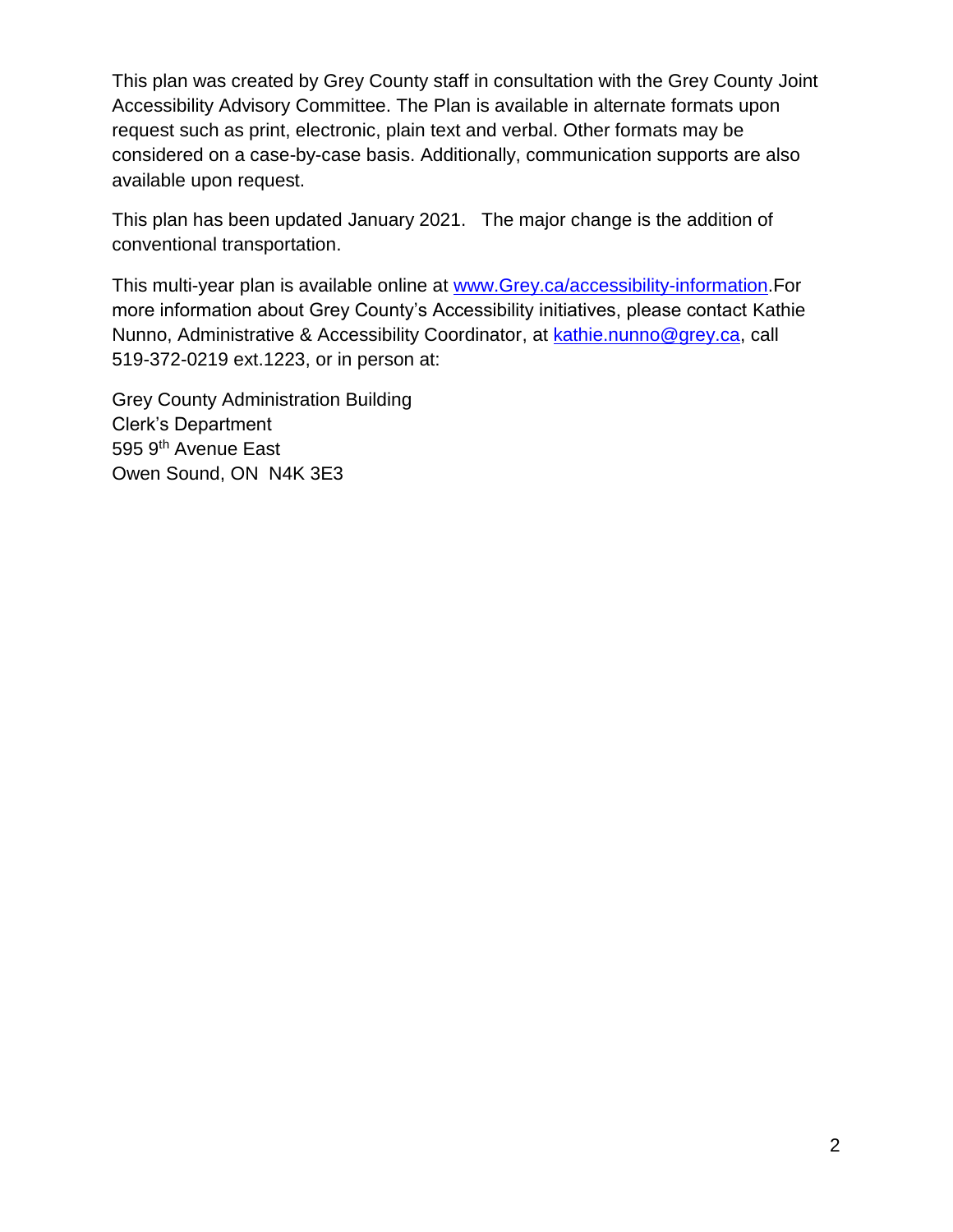# **Contents**

| The Accessibility for Ontarians with Disabilities Act, 2005 (AODA)  4        |  |
|------------------------------------------------------------------------------|--|
|                                                                              |  |
|                                                                              |  |
|                                                                              |  |
|                                                                              |  |
|                                                                              |  |
|                                                                              |  |
|                                                                              |  |
|                                                                              |  |
|                                                                              |  |
|                                                                              |  |
|                                                                              |  |
|                                                                              |  |
|                                                                              |  |
|                                                                              |  |
|                                                                              |  |
|                                                                              |  |
|                                                                              |  |
| Appendix A: Preventative and Emergency Maintenance of Accessible Elements in |  |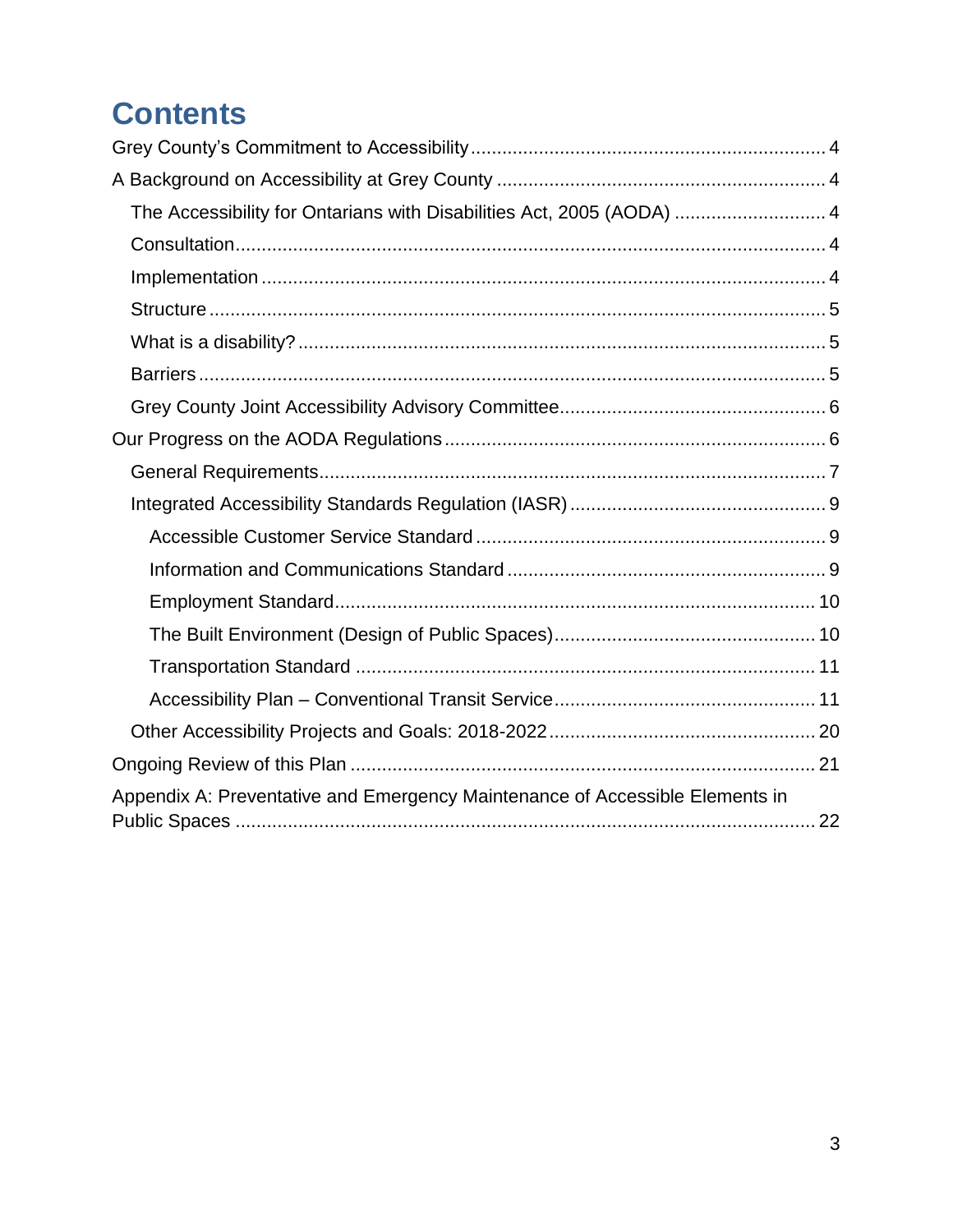# <span id="page-3-0"></span>Grey County's Commitment to Accessibility

Grey County is committed to providing accessible and inclusive services to people of all abilities in a timely manner.

This Multi-Year Accessibility Plan will guide Grey County as we strive to provide services that go beyond compliance and improve the experiences of the public, staff and anyone who interacts with Grey County.

# <span id="page-3-1"></span>A Background on Accessibility at Grey County

### <span id="page-3-2"></span>The Accessibility for Ontarians with Disabilities Act, 2005 (AODA)

The AODA sets a roadmap for an accessible Ontario by 2025. This is to be achieved through mandatory standards that public, private and not-for-profit organizations need to meet. Grey County needs to meet the deadlines and requirements of the large public sector organization description under the act.

AODA Standards include:

- Customer Service
- Information and Communication
- Employment
- Transportation
- Design of Public Spaces

In addition to the requirements under the Design of Public Spaces Standard, Grey County must follow the Ontario Building Code (OBC). The OBC was recently updated to improve barrier-free design and to ensure indoor spaces of buildings are accessible.

# <span id="page-3-3"></span>**Consultation**

Under the AODA, Grey County is sometimes required to consult with individuals, persons with disabilities and a municipal Accessibility Advisory Committee (AAC). Grey County is committed to working with these persons and its AAC to ensure legislation is met.

### <span id="page-3-4"></span>Implementation

Accessibility is an important element of providing excellence in government service and aligns with the third goal of Grey County's Corporate Strategic Plan (2017-2019). Providing accessible and inclusive programs and services is part of Grey County's culture for customer service. Grey County supports the Province's goals of making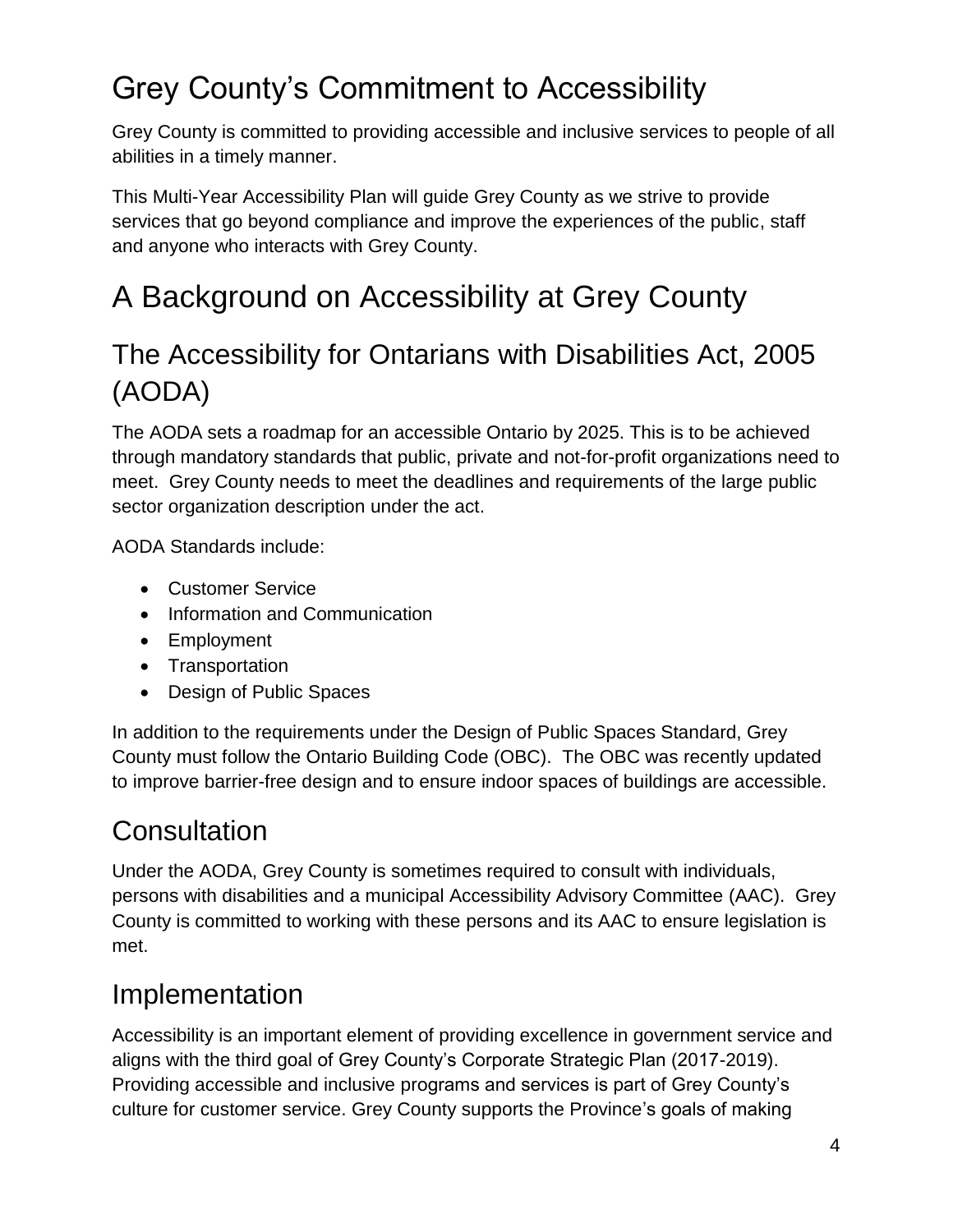Ontario accessible by 2025 and will work within its means to meet all requirements of accessibility legislation and to eliminate barriers in our services and workplaces. These include physical, attitudinal, systemic, communication, and technological barriers

### <span id="page-4-0"></span>**Structure**

The Accessibility Coordinator is Grey County's staff lead for accessibility. This position oversees compliance reporting as well as the AAC; however, all staff and departments have a role to play in the implementation of this plan and in ensuring the programs, services and materials Grey County offers meet accessibility legislation.

The Grey County Joint Accessibility Advisory Committee (JAAC) reports to Grey County's Committee of the Whole. Voting and non-voting members work together to share ideas and resources and fulfill the scope of responsibilities defined in the Terms of Reference. The JAAC provides an advisory role and final decisions are the responsibility of Grey County Council.

### <span id="page-4-1"></span>What is a disability?

Under the AODA, a "disability" is defined as:

- any degree of physical disability, infirmity, malformation or disfigurement;
- a condition of mental impairment or a developmental disability;
- a learning disability or a dysfunction in one or more of the processes involved in understanding or using symbols or spoken language;
- a mental disorder;
- or, an injury or disability for which benefits were claimed or received under the insurance plan established under the *Workplace Safety & Insurance Act, 1997*.

This broad definition includes disabilities of different sensitivity, visible as well as nonvisible disabilities, and disabilities which may be temporary or have effects that come and go over time.

### <span id="page-4-2"></span>**Barriers**

This multi-year plan will help Grey County strategize ways to identify, address and prevent barriers that limit persons with a disability from fully participating in our programs and services.

Barriers are obstacles that prevent someone with a disability from doing a day-to-day activity that many people take for granted. The traditional definition of a barrier has been expanded beyond physical obstructions. There are several other categories of barriers to consider. These include: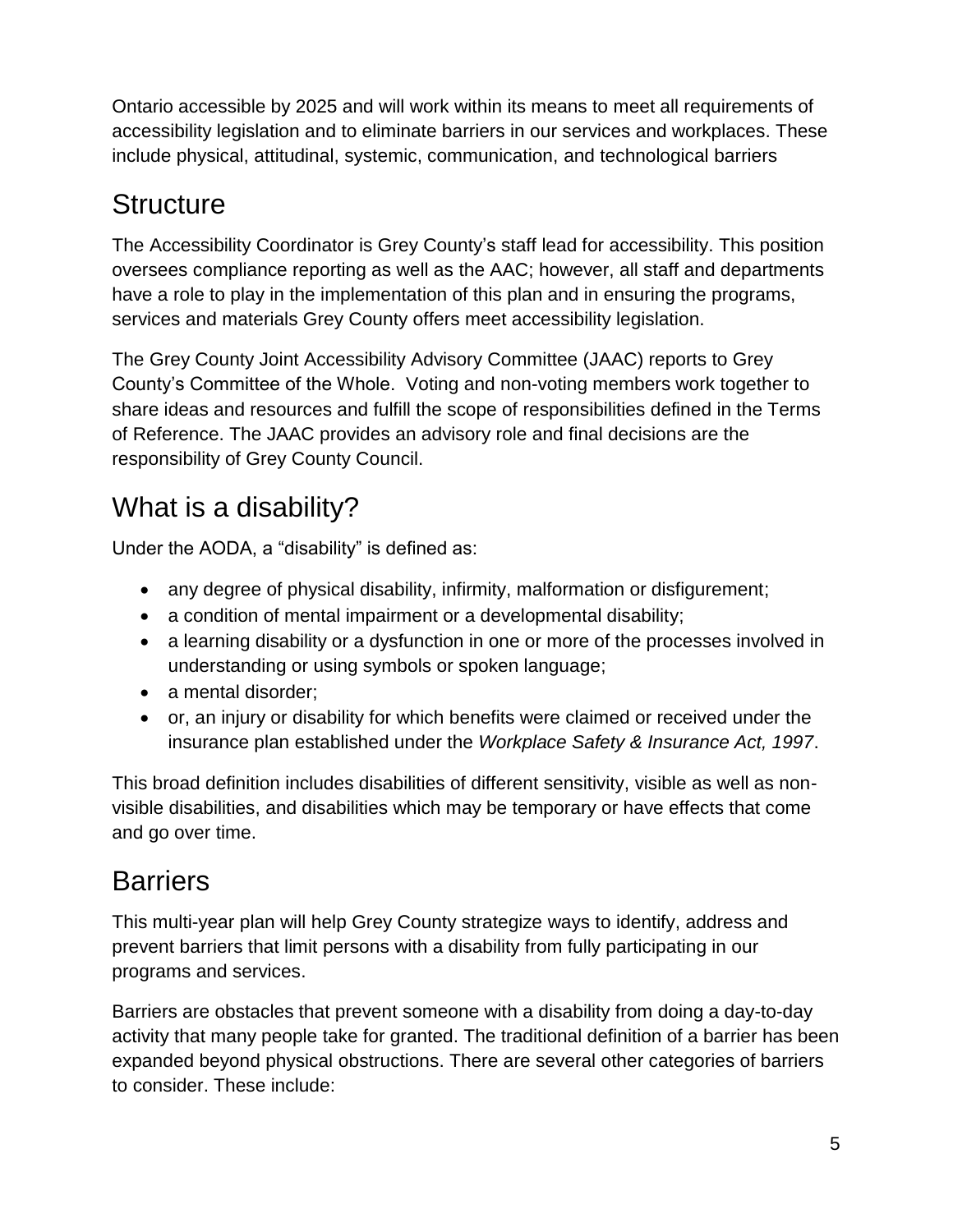**Physical Barrier:** Buildings, public spaces or features that restrict or impede physical access. Example: a doorway that is too narrow to accommodate a person in a motorized scooter.

**Communication Barrier:** An obstacle in providing information. Example: a print brochure with text too small to read, or a document written in a way that is too complicated to understand.

**Attitudinal Barrier:** Jjudgements or assumptions that directly or indirectly discriminate against persons with disabilities. Example: assuming all visually impaired persons can read Braille or treating a support person as if they are the client.

**Technological Barrier:** When technology cannot or is not modified to support various assistive devices and/or software. Example: a website that doesn't provide for increased text sizes or isn't easy to see on a tablet or cell phone

**Systemic Barrier:** Policies, practices and procedures that do not consider accessibility. Example: requiring a valid driver's licence for a position that doesn't involve driving prevents a person with visual impairment from applying for the job.

### <span id="page-5-0"></span>Grey County Joint Accessibility Advisory Committee

The Grey County Joint Accessibility Advisory Committee (JAAC) advises Grey County Council and County staff members, as well as participating member municipalities, on ways to identify, prevent and remove barriers for persons with disabilities in County services, programs and spaces. The committee meets approximately four times per year plus additional meetings and consultation as required.

The Terms of Reference for the JAAC can be found at the following link: [JAAC Terms of](https://docs.grey.ca/share/s/-VHfsiswS_CaXez7LundXA)  **[Reference](https://docs.grey.ca/share/s/-VHfsiswS_CaXez7LundXA)** 

More information about the Grey County Accessibility Advisory Committee, including current membership, can be found online at [https://www.grey.ca/accessibility](https://www.grey.ca/accessibility-information)[information](https://www.grey.ca/accessibility-information)

# <span id="page-5-1"></span>Our Progress on the AODA Regulations

The following pages outline our accomplishments and our commitments over the next five years in meeting the accessibility standards in five key areas: **Customer Service, Information and Communication, Employment, Transportation and Design of Public Spaces.**

There are also general requirements that apply across all of the accessibility standards.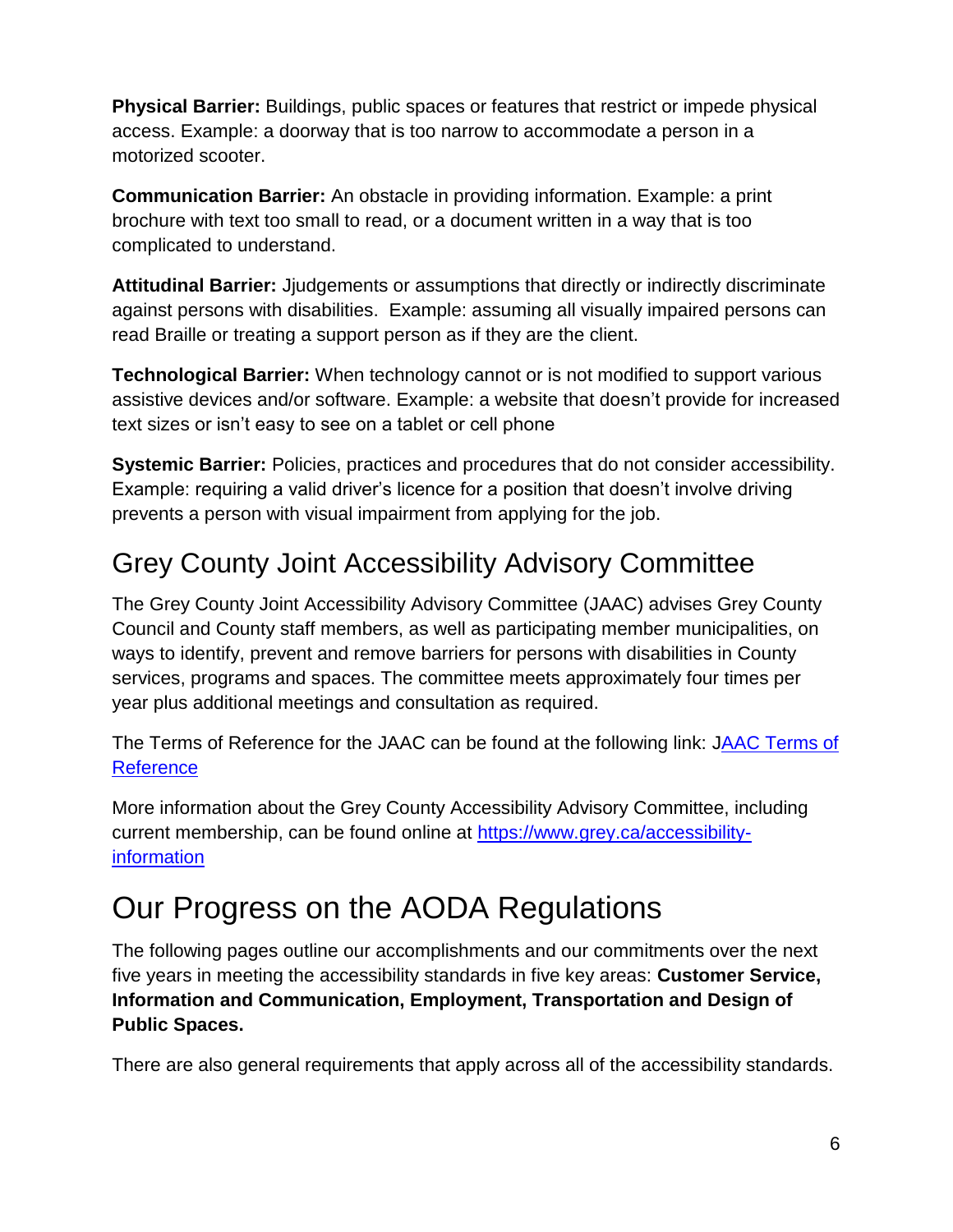## <span id="page-6-0"></span>General Requirements

**Procurement:** People with disabilities will be treated equitably with respect to the procurement, use and benefit of County services, programs, goods and facilities in a manner that respects their dignity, independence, and integration. This commitment extends to residents, employees, visitors and other stakeholders with visible and nonvisible disabilities. Furthermore, the County will ensure that accessibility is integrated into all County initiatives, business practices, boards, committees, departments and divisions. Where it is not practicable to incorporate accessibility criteria and features into the procurement of goods, services or facilities, an explanation will be provided, upon request.

**Reporting:** Reports are shared with Grey County Council on the progress and implementation of this multi-year accessibility plan and this information is posted on [www.Grey.ca](http://www.grey.ca/) and is available in alternate formats upon request. The multi-year accessibility plan is updated once every five years with other updates made throughout the term as required. Compliance reports are filed with the Accessibility Directorate as required.

**Training:** All Grey County employees and volunteers receive mandatory accessibility training. Everyone will receive general training on accessibility which will include legislation, requirements (AODA and Integrated Accessibility Standards Regulation, Human Rights Code) and customer service training. Staff will also receive necessary job-specific training to ensure their day-to-day work is accessible. Staff and department heads will have the responsibility of staying up to date with changes within their designated fields (example: a web designer taking WCAG training). The Accessibility Coordinator is available to provide additional support as needed.

All staff receive accessibility training during orientation. Addition job-specific training is provided on a case-by-case basis as necessary. For example, all staff who will create documents for the County will receive accessible document training in conjunction with training on Grey County's document management system.

#### **2018-2022 Goals:**

- 1. Improvements can be made to better identify which staff receive job-specific training and to identify more opportunities for staff development.
- 2. Consider implementing lunch and learn style refresher training for staff.

**Feedback:** Grey County is always open to suggestions about ways to improve accessibility of our programs and services. The public is encouraged to share their comments by contacting us online through the Contact Us web form, in person at any Grey County location, by calling 1-800-567-4739, emailing communications @grey.ca or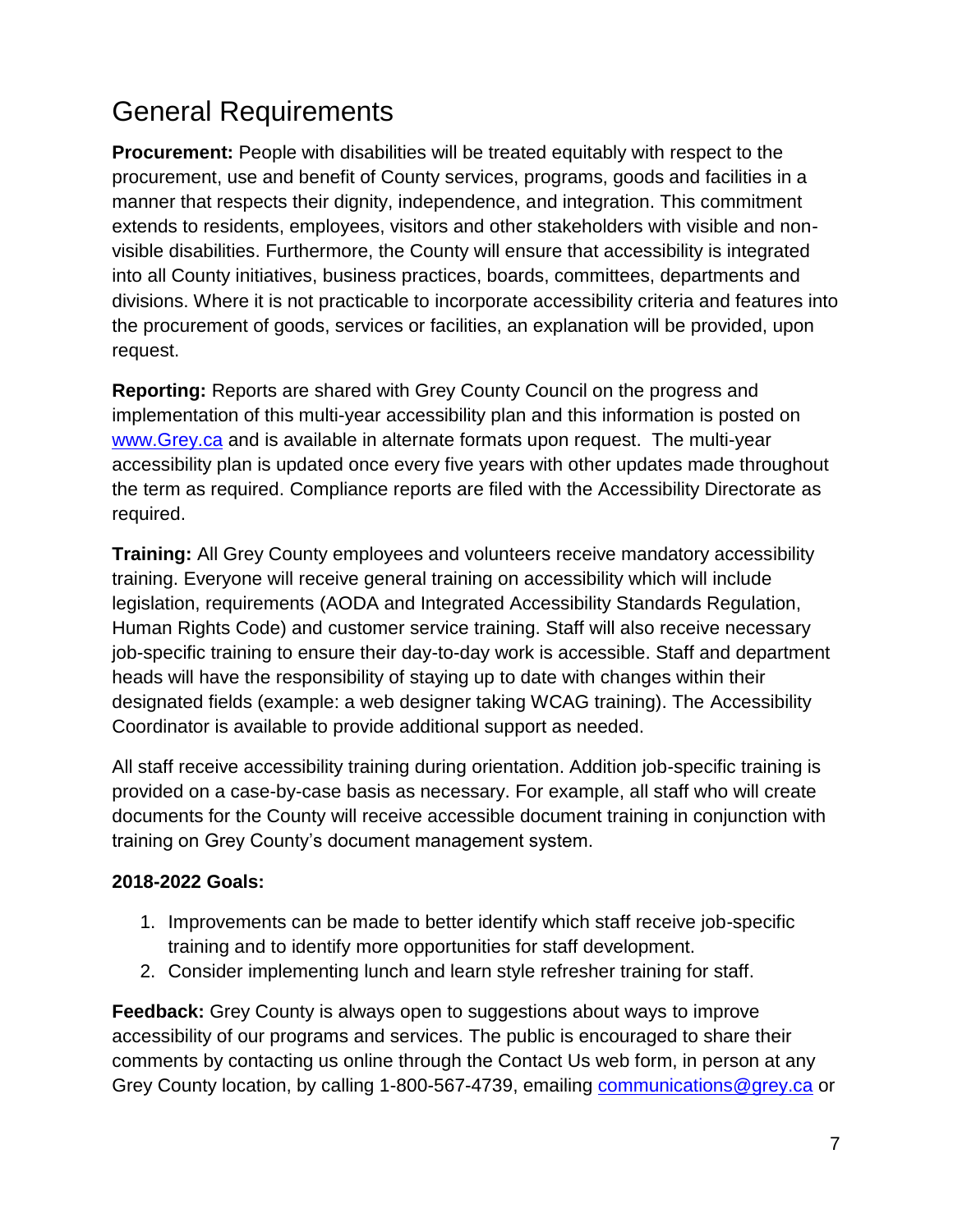by mail to:

Grey County Attention Kathie Nunno 595 9th Avenue East Owen Sound, ON N4K 3E3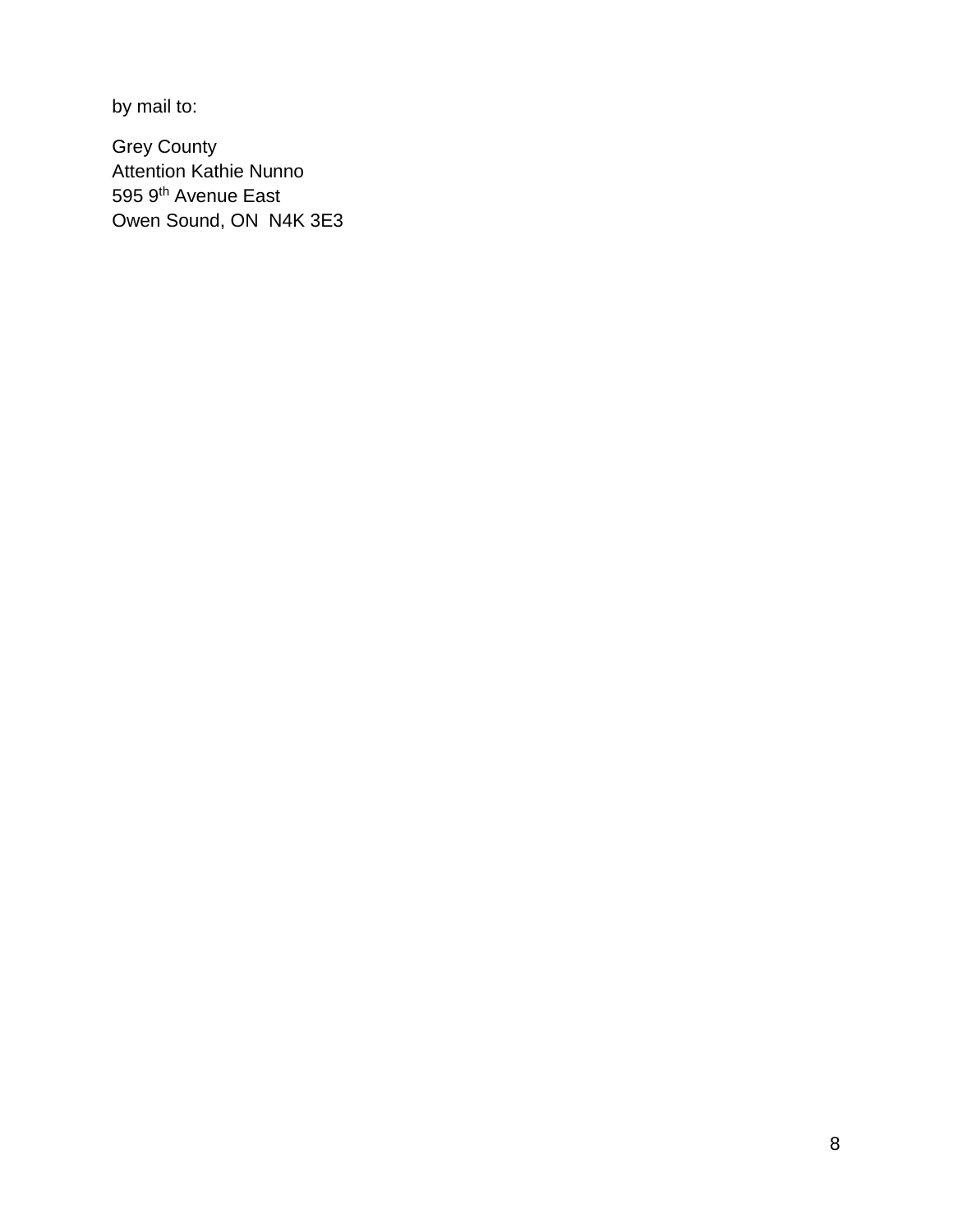### <span id="page-8-0"></span>Integrated Accessibility Standards Regulation (IASR)

### <span id="page-8-1"></span>Accessible Customer Service Standard

**Our Commitment:** To continue providing staff with the training they need to provide high-quality accessible service to people of all abilities who access Grey County programs and services. To design and provide programs and services that consider accessibility and respect the dignity and independence of the people we serve.

**Progress**: Grey County trains all new employees on accessibility and the Accessible Customer Service Standard as part of mandatory orientation. Public facilities are designed with accessibility in mind and major updates to the Grey County Administration Building have improved accessibility through: more accessible parking, accessible service counters, a proper elevator, wider hallways, a universal washroom and more. Grey County continues to listen to feedback to find ways to improve the accessibility of our programs and services.

#### **2018-2022 Goals**

- 1. Provide refresher training to staff about accessible customer service.
- 2. Seize opportunities to make Grey Roots Museum, and more specifically Moreston Heritage Village, more accessible to the public and consider a 'Stop Gap' style of ramp system.
- 3. Implement an assisted listening solution for the Grey County Council Chambers.

### <span id="page-8-2"></span>Information and Communications Standard

**Our Commitment:** Grey County is committed to providing information and communications about our programs and services in an accessible manor to people of all abilities.

**Our Progress:** Grey County follows accessible document design principles and ensures procured design services are accessible. All public documents are made electronically accessible to the best of our ability. Where necessary, documents can be made available upon request at no expense to the requestor. Grey County's website is designed to the WCAG 2.0. Grey County is also committed to producing information in plain language and has provided opportunities for staff to improve their writing skills.

#### **2018-2022 Goals**

- 1. Arrange opportunities for plain language training for staff on an annual basis.
- 2. Web development staff continue to stay informed of WCAG regulations and attend training opportunities.
- 3. Ensure all digital media, such as videos or podcasts, produced by Grey County are fully accessible.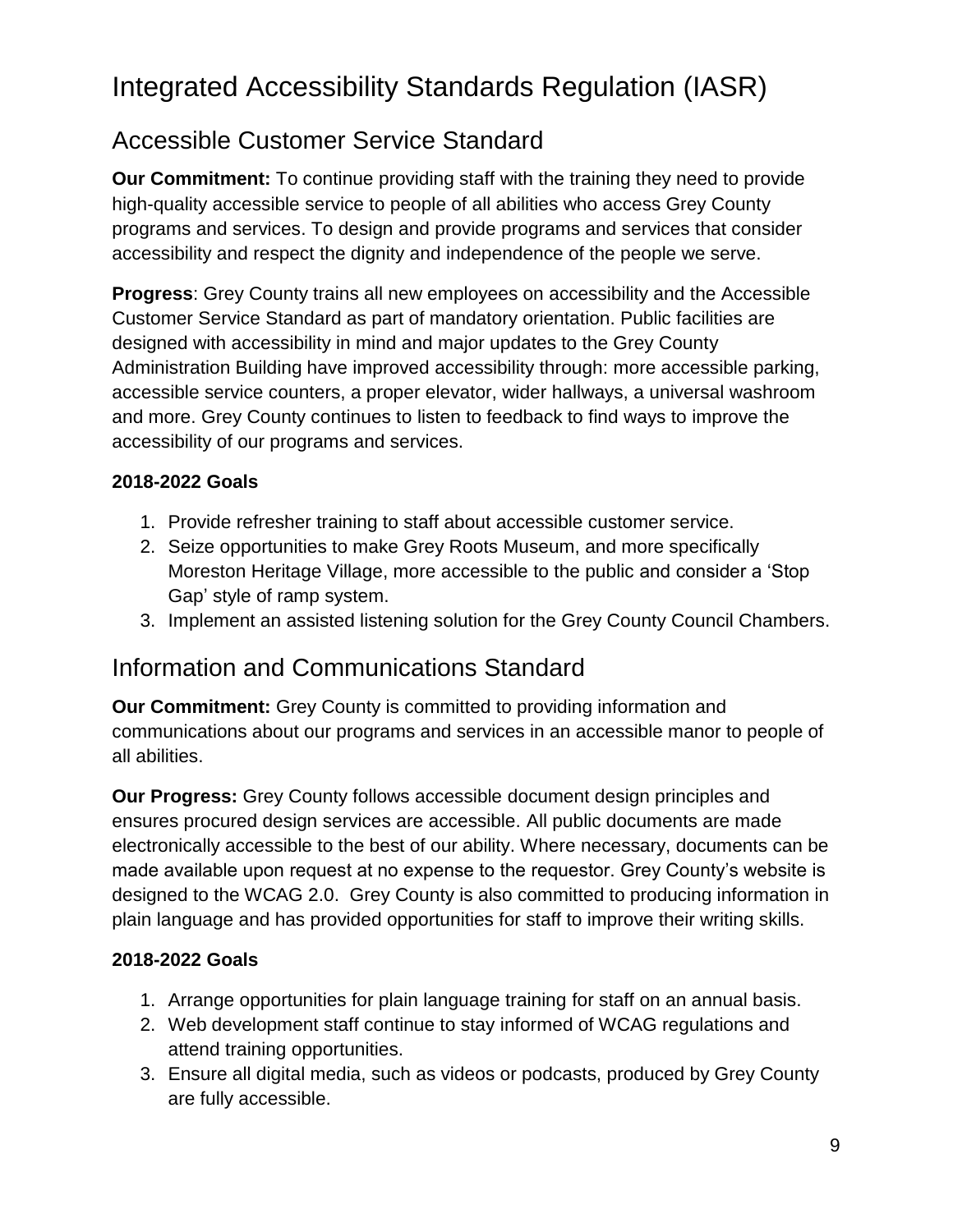### <span id="page-9-0"></span>Employment Standard

**Our Commitment:** Grey County is an equal opportunity employer providing inclusive and accessible recruitment and employment practices.

**Progress:** Grey continues to meet the requirements of the Employment Standard. Accommodation is available at all points in the recruitment process at the request of the applicant. Grey County works with staff with disabilities to develop accommodation plans.

#### **2018-2022**

- 1. Update list of all staff who require assistance exiting the workplace during an emergency to ensure it is accurate. Modify and create plans as required.
- 2. Develop a review process for new job postings to ensure they are free of systemic barriers.
- 3. Ensure Human Resources staff remain informed of any updates to the Employment Standard and policies are kept up to date.

### <span id="page-9-1"></span>The Built Environment (Design of Public Spaces)

**Our Commitment:** Grey County's public properties and facilities are places where the public will ensure all newly created and majorly renovated buildings and outdoor public spaces meet the requirements of the Built Environment standard as well as the Ontario Building Code.

*Maintenance of Public Spaces*: Grey County will reasonably maintain public spaces and accessible elements of all accessible trails, paths of travel and outdoor eating areas. Grey County does not currently own any playgrounds. See *Appendix A*.

**Our Progress:** Grey County continues to design public spaces with accessibility in mind and refers designs and drawings to the Accessibility Advisory Committee for input and advice.

#### **2018-2022**

- 1. Improve documentation and continually update maintenance procedures for Grey County facilities in respect to the Design of Public Spaces Standard.
- 2. Ensure new structures at Moreston Heritage Village are built with accessibility in mind and continue consulting with the AAC about new builds.
- 3. Add an automatic door to the Heritage Room meeting room at the Grey County Administration Building.
- 4. Consider implementing other accessibility improvements as recommended by the AAC or public.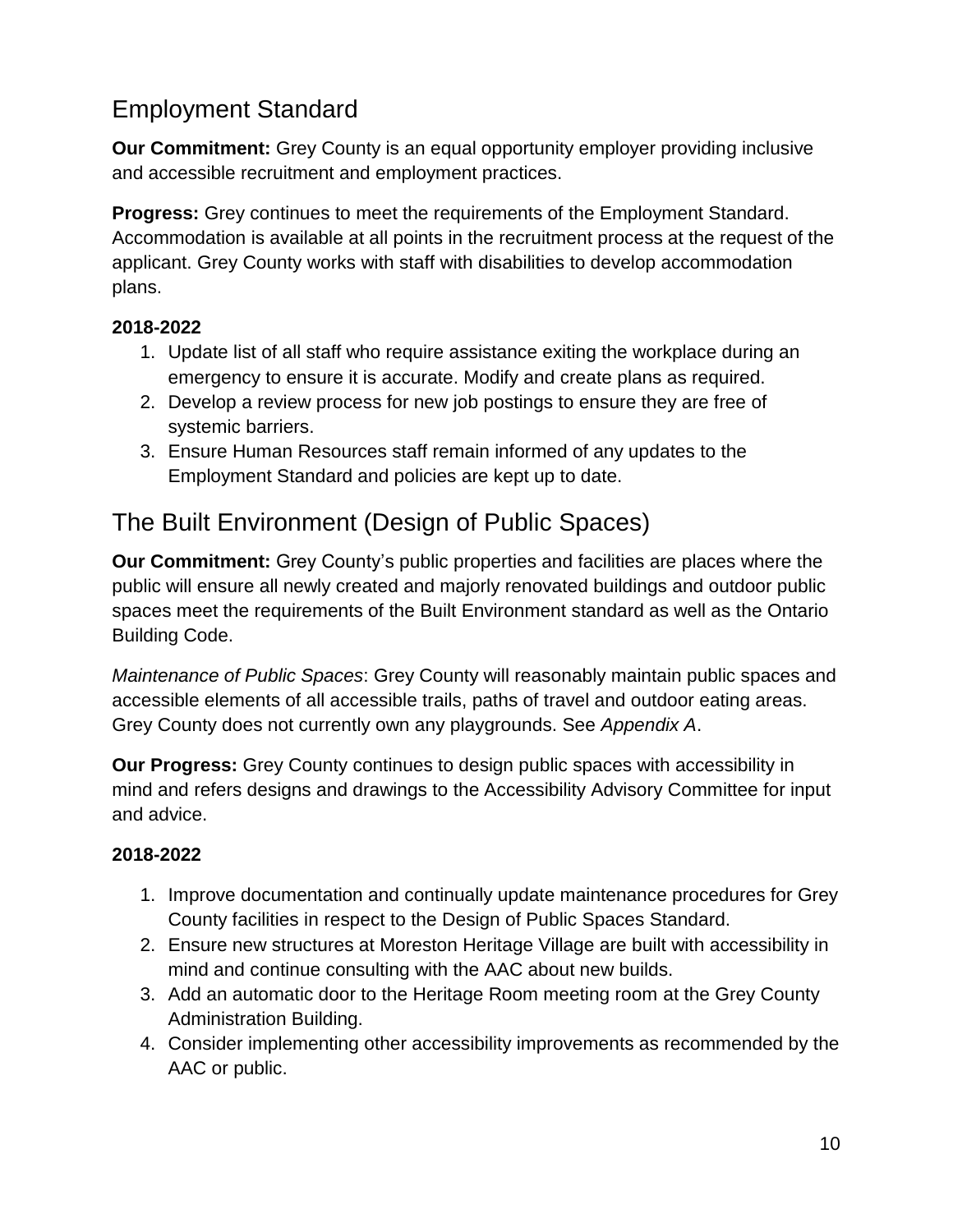### <span id="page-10-0"></span>Transportation Standard

**Our Commitment:** In 2020, Grey County began providing conventional public transportation services. The County is committed to providing accessible services that meet all provincial legislation. This will be a work in progress as we balance expenses and needs.

**Progress:** Grey County does not currently license taxicabs as regulated under the Transportation Standard.

### <span id="page-10-1"></span>Accessibility Plan – Conventional Transit Service

The City of Owen Sound and Grey County received funding from the Provincial government's Community Transportation Program to create two unique public transit services that will work together to connect communities. Grey Transit Route (GTR) started the new transit service on September 14, 2020. The service was free to ride from September 14 to October 31.

GTR offers four routes in the region; Highway 10 between Owen Sound and Orangeville, Highway 26 between Owen Sound and Town of The Blue Mountains, Highway 6 between Owen Sound and Wiarton and Grey Road 4 between Flesherton and Walkerton. All schedule details can be found at grey.ca/gtr.

Grey County contracted a local transportation company, Driverseat Owen Sound ("Driverseat"), to provide ten-passenger vehicles for the GTR service. Driverseat staff have been operating safely throughout the pandemic with safety and sanitizing procedures in place for the protection of staff and customers. For customer convenience, Driverseat vehicles will be equipped to handle electronic fare payment. Driverseat has enlisted the services of Home and Community Support Services ("HCSS") to provide accessible conventional transit as needed and runs parallel to the existing conventional transit.

Grey County is working toward meeting all legislated accessibility requirements. At this early stage of the project, meeting all requirements immediately isn't always fiscally responsible. COVID-19 has also created challenges. Staff are working on interim solutions.

|    | <b>Integrated Accessibility Standard Requirement</b>                                                      | <b>Status</b>                                                                 |
|----|-----------------------------------------------------------------------------------------------------------|-------------------------------------------------------------------------------|
|    | On request:                                                                                               |                                                                               |
| a) | Deploy lifting devices, ramps or portable bridge<br>plates upon the request of a person with a disability | a) lifting ramps, portable<br>bridge plates are not<br>currently available on |

Vehicle/Passenger Compliance for Conventional Transit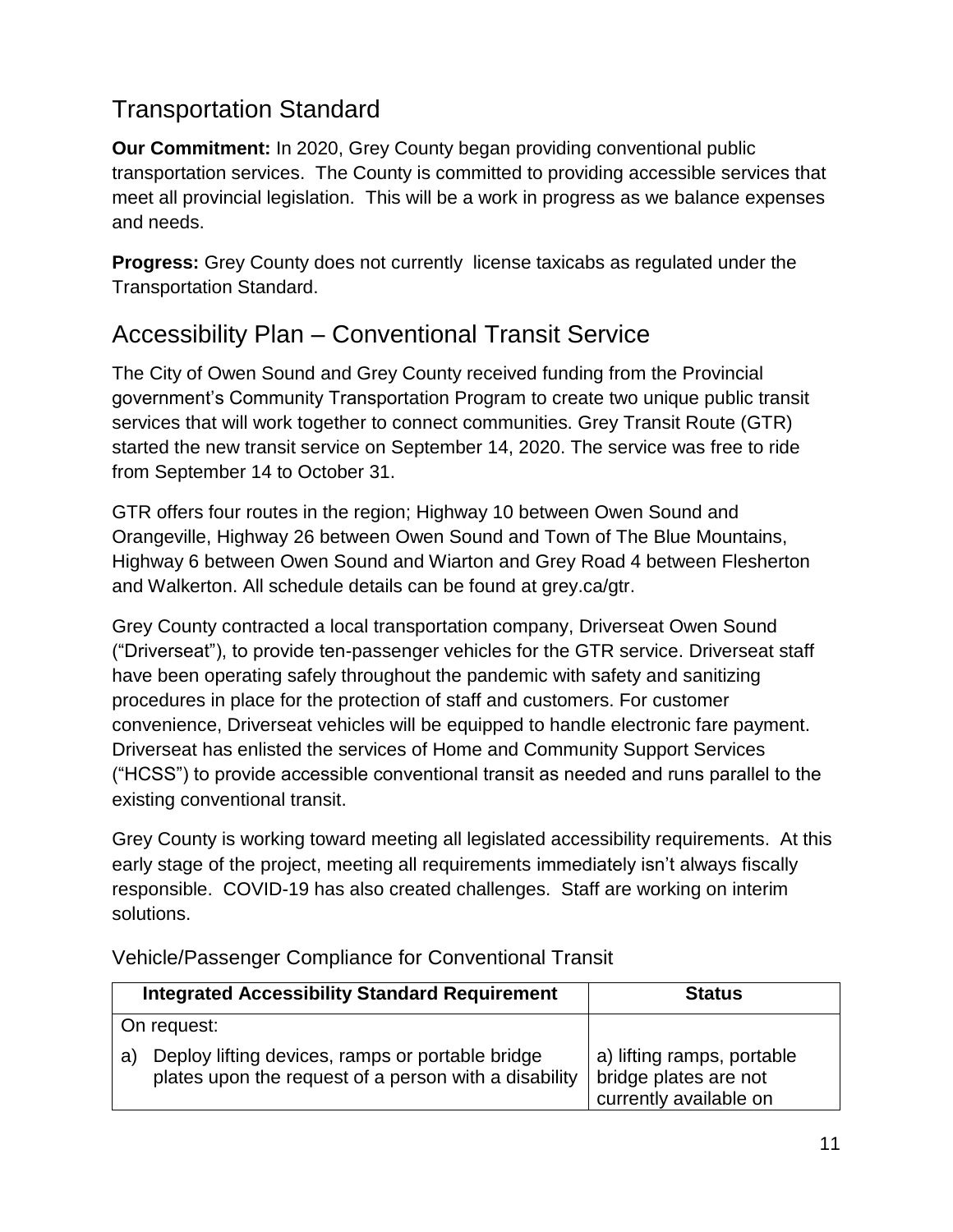|    | <b>Integrated Accessibility Standard Requirement</b>                                                                                                                                                                                                                        | <b>Status</b>                                                                                                                             |
|----|-----------------------------------------------------------------------------------------------------------------------------------------------------------------------------------------------------------------------------------------------------------------------------|-------------------------------------------------------------------------------------------------------------------------------------------|
| b) | Ensure that adequate time is provided to persons<br>with disabilities to safely board, be secured and<br>deboard transportation vehicles and that<br>assistance be provided, upon request, for these<br>activities;                                                         | Driverseat vehicles.<br>Passengers needing these<br>book accessible rides which<br>are provided by HCSS's<br>accessible transit vehicles. |
| C) | Assist with safe and careful storage of mobility aids                                                                                                                                                                                                                       | b) compliant                                                                                                                              |
|    | or mobility assistive devices used by persons with<br>disabilities; and d) Allow a person with a disability                                                                                                                                                                 | c) compliant                                                                                                                              |
|    | to travel with a medical aid.                                                                                                                                                                                                                                               | Accessible format for all<br>material is available upon                                                                                   |
|    | Make information on these matters available in<br>accessible format                                                                                                                                                                                                         | request.                                                                                                                                  |
|    | Ensure that persons with disabilities are able to board<br>or deboard the vehicle at the closest available safe<br>location if the official stop is not accessible and the safe<br>location is along the same transit route.                                                | Compliant                                                                                                                                 |
|    | Vehicle operators promptly report to an appropriate<br>authority where a transit stop is temporarily<br>inaccessible or where a temporary barrier exists                                                                                                                    | Compliant                                                                                                                                 |
|    | Store mobility aids and mobility assistive devices in the<br>passenger compartments of the vehicles within reach<br>of the person with the disability who uses the aid or<br>device.<br>If safe storage of mobility aids and mobility assistive                             | Storage of mobility aids is<br>limited. Depending on the<br>size and type of device,<br>storage may occur in the<br>vehicle trunk.        |
|    | devices is not possible within the passenger<br>compartment, store them in the baggage compartment<br>of the vehicle on which the person with the disability is<br>travelling.                                                                                              |                                                                                                                                           |
|    | Vehicle operators secure and return mobility aids and<br>mobility assistive devices in a manner that does not<br>affect the safety of other passengers and does not<br>cause damage to the aid or device, where the mobility<br>aid or mobility assistive device is stored. | Compliant                                                                                                                                 |
|    | No fee is charged for mobility aid storage                                                                                                                                                                                                                                  | Compliant                                                                                                                                 |
|    | There is clearly marked priority seating for persons with<br>disabilities the priority seating meets these standards:                                                                                                                                                       | Priority seating for persons<br>with disabilities is currently                                                                            |
| a) | The priority seating shall be located as close as<br>practicable to the entrance door of the vehicle.                                                                                                                                                                       | pending in the Driverseat<br>vehicles, but every seat in<br>the HCSS vehicles is                                                          |
| b) | The priority seating shall be signed to indicate that<br>passengers, other than persons with disabilities,<br>must vacate the courtesy seating if its use is<br>required by a person with a disability.                                                                     | priority seating.                                                                                                                         |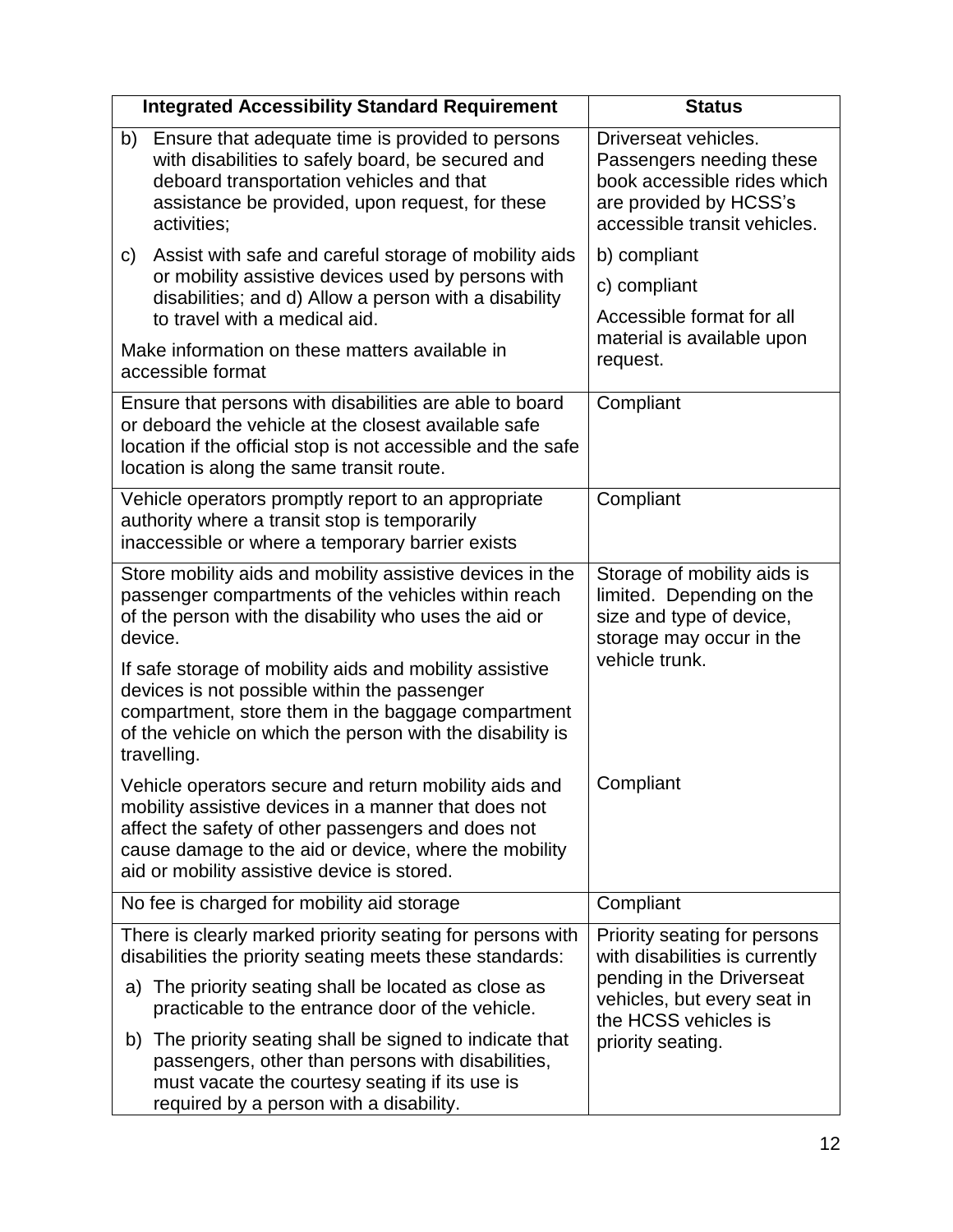|    | <b>Integrated Accessibility Standard Requirement</b>                                                                                                                                                                                                                                                           | <b>Status</b>                                                                                                                                                                                                                         |
|----|----------------------------------------------------------------------------------------------------------------------------------------------------------------------------------------------------------------------------------------------------------------------------------------------------------------|---------------------------------------------------------------------------------------------------------------------------------------------------------------------------------------------------------------------------------------|
|    |                                                                                                                                                                                                                                                                                                                |                                                                                                                                                                                                                                       |
|    | Develop a communications strategy designed to inform<br>the public about the purpose of courtesy seating.                                                                                                                                                                                                      | This will be added to<br>Grey.ca/GTR in 2021                                                                                                                                                                                          |
|    | Pre-boarding verbal announcements are made about<br>the route, direction, destination or next major stop.                                                                                                                                                                                                      | Because the vehicles are<br>not equipped with electronic<br>pre-boarding<br>announcements, as a short-<br>term solution, high visibility<br>next-stop signage and<br>audible verbal<br>announcements are made<br>following each stop. |
|    | Each vehicle is equipped with grab bars, handholds,<br>handrails or stanchions that are provided where<br>appropriate at:                                                                                                                                                                                      | a) There are no locations<br>where passengers are                                                                                                                                                                                     |
| a) | Locations where passengers are required to pay<br>fares;                                                                                                                                                                                                                                                       | required to pay fares.<br>b) Driverseat vehicles do                                                                                                                                                                                   |
| b) | Each mobility aid securement position;                                                                                                                                                                                                                                                                         | not have mobility aid                                                                                                                                                                                                                 |
| C) | Each courtesy seating area intended for use by<br>persons with disabilities; and                                                                                                                                                                                                                               | securement position; HCSS<br>vehicles are compliant                                                                                                                                                                                   |
| d) | Each side of any entrance or exit used by persons<br>with disabilities.                                                                                                                                                                                                                                        | c) & d) Driverseat vehicles<br>have handholds typically<br>seen in all vehicles. HCSS                                                                                                                                                 |
|    | Grab bars, handholds, handrails or stanchions located<br>at an entrance or exit used by a person with a disability<br>are accessible from ground level and are mounted so<br>that they are inside the vehicle when the doors are<br>closed.                                                                    | vehicles are compliant                                                                                                                                                                                                                |
| 1. | The location of grab bars, handholds, handrails or<br>stanchions must be distributed, as appropriate to<br>the vehicle's design, throughout the vehicle to<br>support independent and safe boarding, on-board<br>circulation, seating and standing assistance and<br>deboarding for persons with disabilities. | Driverseat vehicles have<br>limited compliance. HCSS<br>vehicles are fully compliant.                                                                                                                                                 |
| 2. | Grab bars, handholds, handrails or stanchions<br>must not interfere with the turning and<br>manoeuvring space required for mobility aids to<br>reach the allocated space from the entrance.                                                                                                                    |                                                                                                                                                                                                                                       |
| 3. | Grab bars, handholds, handrails or stanchions<br>must be high colour- contrasted with their<br>background to assist with visual recognition.                                                                                                                                                                   |                                                                                                                                                                                                                                       |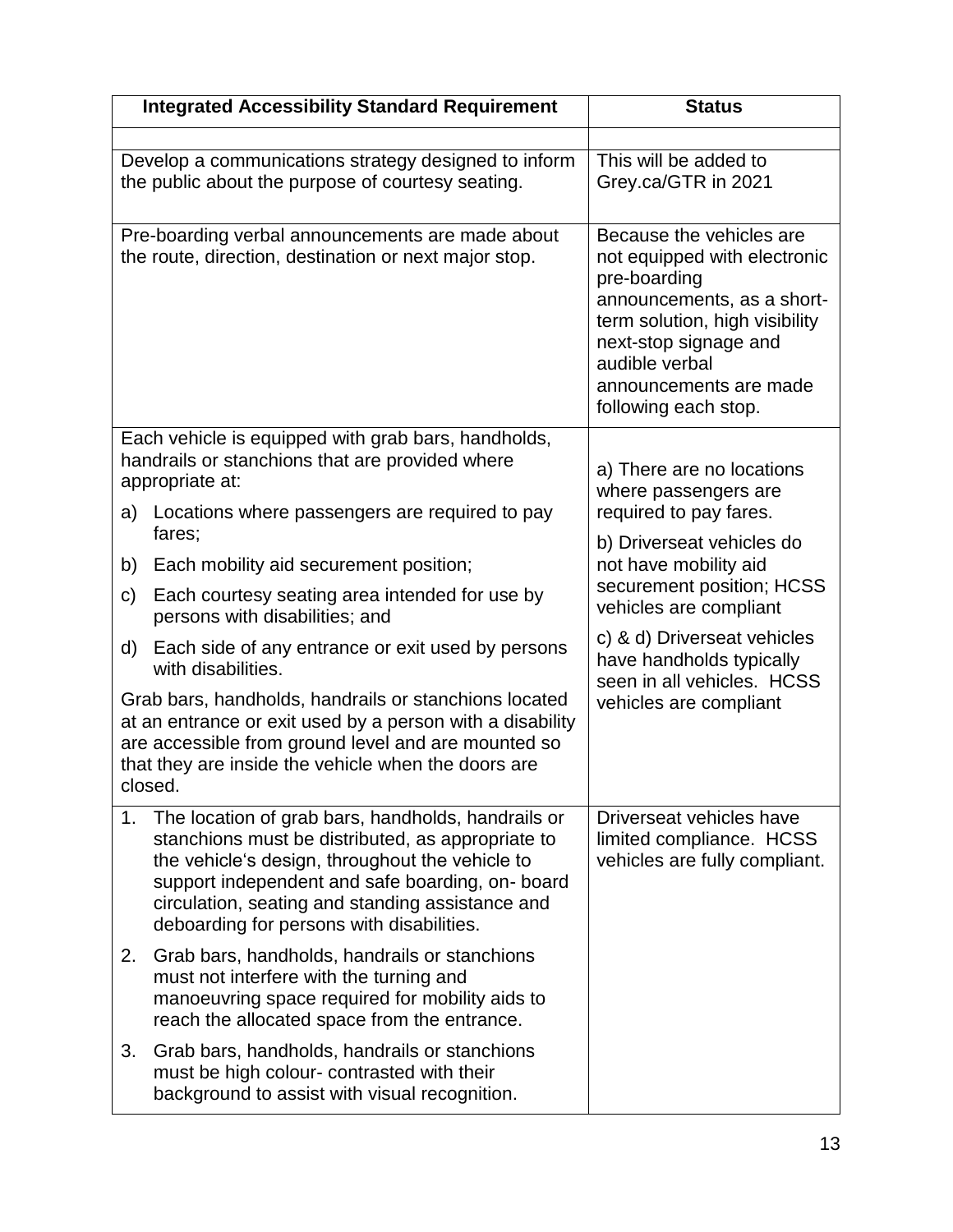| <b>Integrated Accessibility Standard Requirement</b>                                                                                                                                                                                                                                                                                                                                                                               | <b>Status</b>                                                                                         |
|------------------------------------------------------------------------------------------------------------------------------------------------------------------------------------------------------------------------------------------------------------------------------------------------------------------------------------------------------------------------------------------------------------------------------------|-------------------------------------------------------------------------------------------------------|
| 4. Every grab bar, handhold, handrail or stanchion<br>must, a) Be sturdy, rounded and free of any sharp<br>or abrasive element, b) Have an exterior diameter<br>that permits easy grasping by the full range of<br>passengers and sufficient clearance from the<br>surface to which it is attached, c)<br>Be designed<br>to prevent catching or snagging of clothes or<br>personal items, and d) Have a slip resistant<br>surface. |                                                                                                       |
| 5.<br>Where grab bars, handholds, handrails or<br>stanchions return to a wall or floor, they must do so<br>in a smooth curve.                                                                                                                                                                                                                                                                                                      |                                                                                                       |
| Brackets, clamps, screw heads or other fasteners<br>6.<br>used on grab bars, handholds, handrails or<br>stanchions must be rounded or flush with the<br>surface and free from burrs or rough edges.                                                                                                                                                                                                                                |                                                                                                       |
| Vehicle floors produce a minimal glare and are slip<br>resistant; and any carpeted surfaces have a low, firm<br>and level pile or loop and are securely fastened.                                                                                                                                                                                                                                                                  | Driverseat vehicles have<br>limited compliance. HCSS<br>vehicles are fully compliant.                 |
| Each vehicle has two or more allocated mobility aid<br>spaces, with each space being a minimum of, i. 1,220<br>millimetres by 685 millimetres for vehicles designed to<br>have a seating capacity of 24 passengers or less.                                                                                                                                                                                                        | Driverseat vehicles have<br>limited compliance. HCSS<br>vehicles are fully compliant.                 |
| Each vehicle is equipped, as appropriate, with<br>securement devices.                                                                                                                                                                                                                                                                                                                                                              |                                                                                                       |
| Spaces on transportation vehicles that are allocated as<br>mobility aid spaces may be used for other passenger<br>purposes, if not required for use by a person with a<br>disability who uses a mobility aid.                                                                                                                                                                                                                      |                                                                                                       |
| Each vehicle is equipped with accessible stop-requests<br>and emergency response controls that are located<br>throughout the transportation vehicle, including places<br>within reach of allocated mobility aid spaces and<br>courtesy seating locations.                                                                                                                                                                          | The nature of the GTR<br>service and size of the<br>vehicles make verbal<br>communication sufficient. |
| Accessible stop requests and emergency response<br>controls must meet the following standards:                                                                                                                                                                                                                                                                                                                                     |                                                                                                       |
| They must provide auditory and visual indications<br>1.<br>that the request has been made.                                                                                                                                                                                                                                                                                                                                         |                                                                                                       |
| They must be mounted no higher than 1,220<br>2.<br>millimetres and no lower than 380 millimetres<br>above the floor.                                                                                                                                                                                                                                                                                                               |                                                                                                       |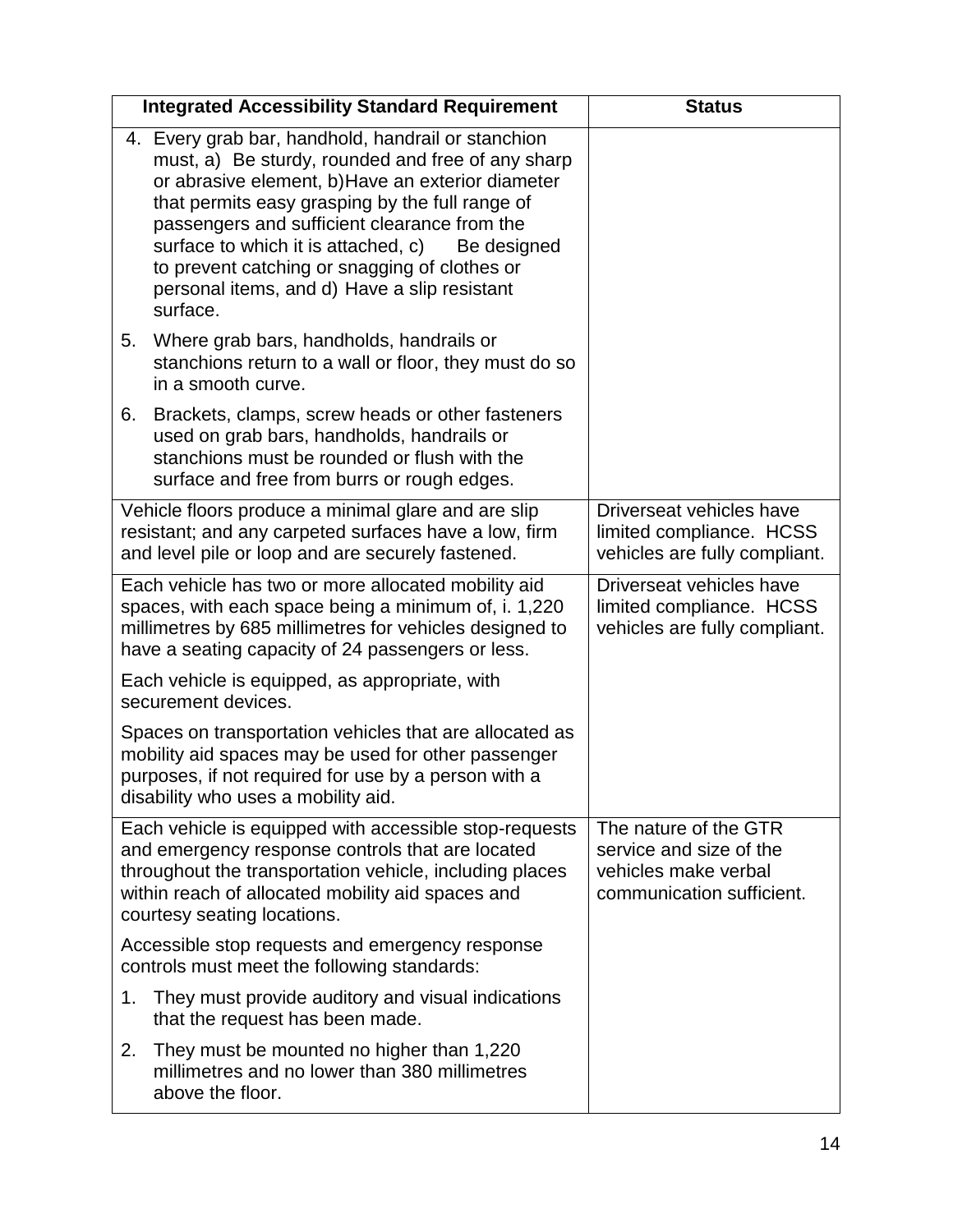|    | <b>Integrated Accessibility Standard Requirement</b>                                                                                                                                                                       | <b>Status</b>                                                                         |
|----|----------------------------------------------------------------------------------------------------------------------------------------------------------------------------------------------------------------------------|---------------------------------------------------------------------------------------|
| 3. | They must be operable with one hand and must not<br>require tight grasping, pinching or twisting of the<br>wrist.                                                                                                          |                                                                                       |
| 4. | They must be high colour- contrasted with the<br>equipment to which the control is mounted.                                                                                                                                |                                                                                       |
| 5. | They must provide tactile information on<br>emergency response controls.                                                                                                                                                   |                                                                                       |
|    | Each vehicle is equipped with lights above or beside<br>each passenger access door that are constantly lit<br>when the door is open and that illuminate the lifting<br>device, ramp, portable bridge plate or step nosings | Driverseat vehicles have<br>limited compliance. HCSS<br>vehicles are fully compliant. |
|    | The light above or beside each passenger access door<br>must:                                                                                                                                                              |                                                                                       |
| a) | When the door is open, illuminate the ground<br>surface for a distance of at least 0.9 metres<br>perpendicular to the bottom step tread or lift outer<br>edge; and                                                         |                                                                                       |
| b) | Be shielded to protect the eyes of entering and<br>exiting passengers.                                                                                                                                                     |                                                                                       |
|    | This does not apply if the installation of the lights would<br>impair the structural integrity of the vehicle.                                                                                                             |                                                                                       |
|    | Each vehicle is equipped with lifting devices, ramps or<br>portable bridge plates and each of them has:                                                                                                                    | Driverseat vehicles are not<br>compliant. HCSS vehicles                               |
| a) | A colour strip that runs its full width marking the<br>bottom edge and that is high colour- contrasted<br>with its background to assist with visual<br>recognition;                                                        | are fully compliant.                                                                  |
| b) | A slip resistant platform surface; and c) Raised<br>edges of sufficient height to prevent a mobility aid<br>from rolling off the edge of the ramp during the<br>boarding or deboarding of passengers.                      |                                                                                       |

### Additional Conventional Transit Requirements

| <b>Integrated Accessibility Standard Requirement</b>  | <b>Status</b>              |
|-------------------------------------------------------|----------------------------|
| Info about vehicle accessibility features, equipment, | Accessible format for all  |
| routes and services is available to the public in     | material is available upon |
| accessible format.                                    | request.                   |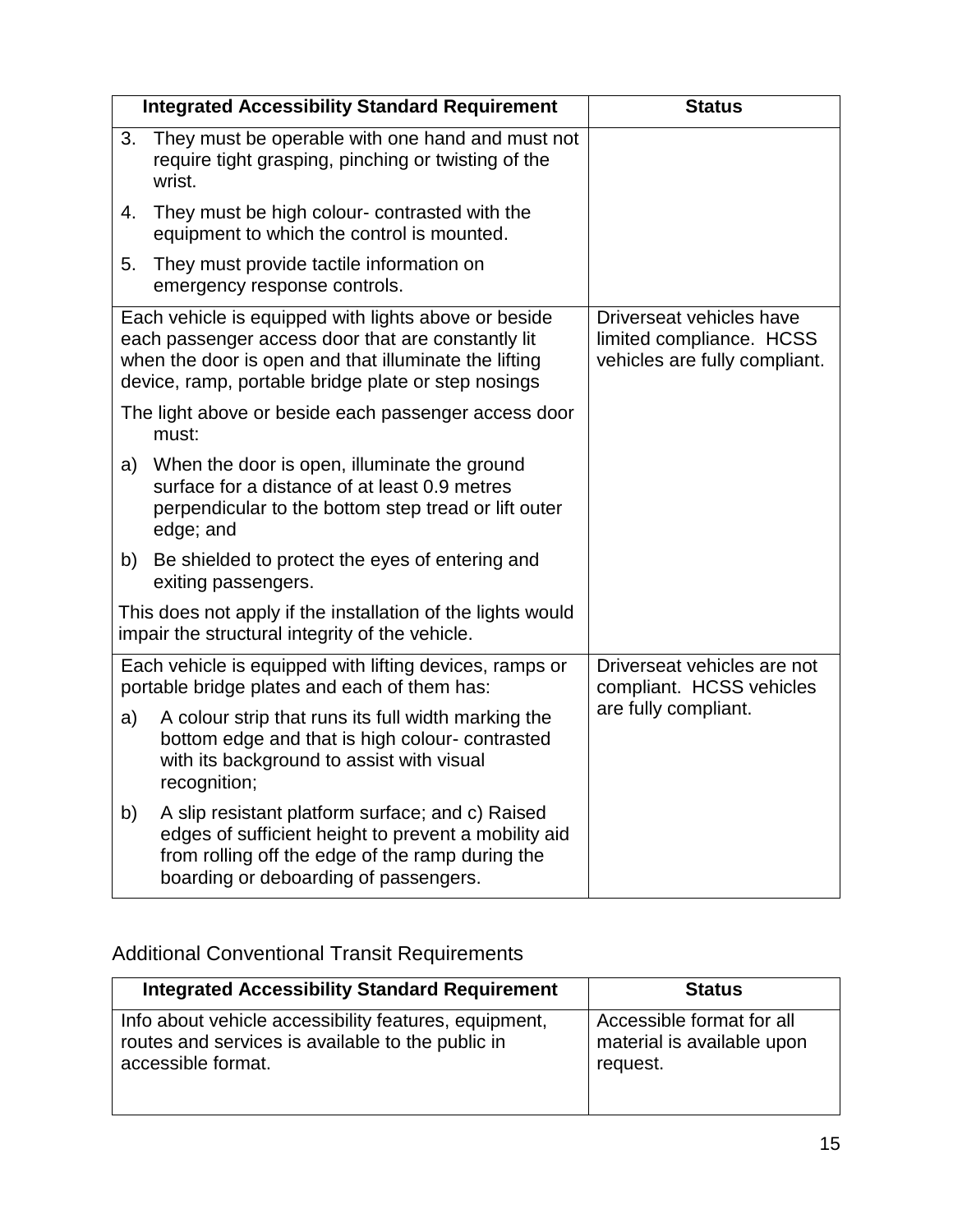| <b>Integrated Accessibility Standard Requirement</b>                                                                                                     | <b>Status</b>                                                                                                                                |
|----------------------------------------------------------------------------------------------------------------------------------------------------------|----------------------------------------------------------------------------------------------------------------------------------------------|
| How are persons with disabilities accommodated if<br>accessibility equipment is in a state of disrepair.<br>Explain:                                     | Transit providers ensure<br>that vehicles are maintained<br>at all times. There are<br>multiple vehicles available.                          |
| Training is provided to employees and volunteers:                                                                                                        | Not applicable for                                                                                                                           |
| the safe use of accessibility equipment and<br>a)<br>features;                                                                                           | Driverseat. HCSS provides<br>training for their employees<br>and volunteers.                                                                 |
| acceptable modifications to procedures in<br>b)<br>situations where temporary barriers exist or<br>accessibility equipment on a vehicle fails; and       |                                                                                                                                              |
| emergency preparedness and response<br>C)<br>procedures that provide for the safety of persons<br>with disabilities.                                     | Meet through contractual<br>obligations with HCSS and<br>Driverseat.                                                                         |
| A record of training is maintained.                                                                                                                      | Not applicable for<br>Driverseat. HCSS is<br>compliant.                                                                                      |
| Emergency preparedness and response policies that<br>provide for the safety of persons with disabilities are<br>established, implemented and maintained. | Meet through contractual<br>obligations with HCSS and<br>Driverseat.                                                                         |
| A record of policies are available in accessible format                                                                                                  | Provided upon request.                                                                                                                       |
| No additional fare is charged for a support person                                                                                                       | Compliant                                                                                                                                    |
| Higher fares are not charged for persons with<br>disabilities                                                                                            | Compliant                                                                                                                                    |
| Identify the process for managing, evaluating and<br>taking action on customer feedback                                                                  | GTR has a feedback form<br>available online. Driverseat<br>is in the process of creating<br>a feedback form that<br>passengers can complete. |
|                                                                                                                                                          | <b>GTR and Driverseat staff</b><br>ensures $24 - 48$ -hour<br>response to all feedback.                                                      |
|                                                                                                                                                          | Action is taken on a case-<br>by-case basis in a timely<br>manner.                                                                           |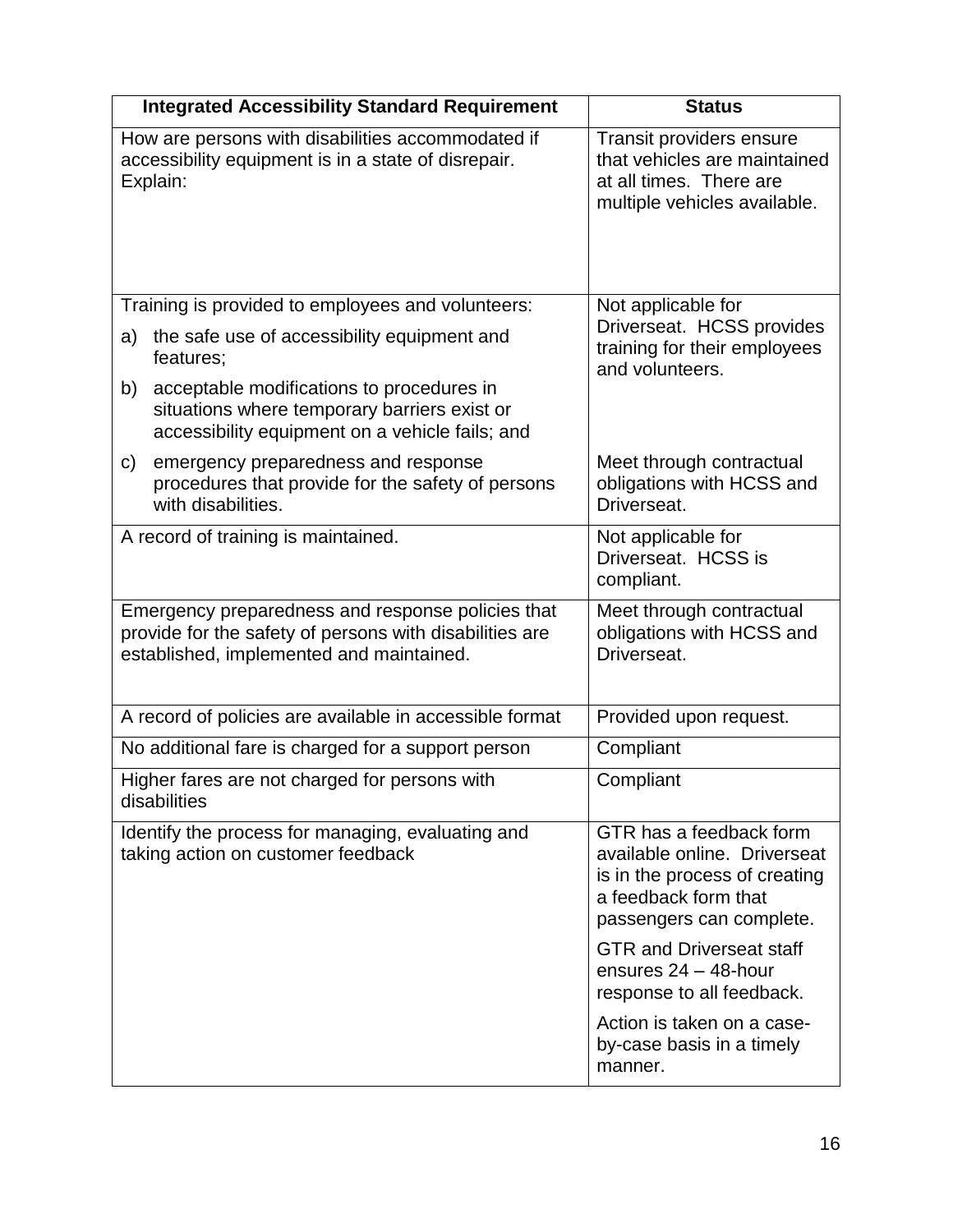| <b>Integrated Accessibility Standard Requirement</b>                                                                                                                                             | <b>Status</b>                                                        |
|--------------------------------------------------------------------------------------------------------------------------------------------------------------------------------------------------|----------------------------------------------------------------------|
| Provide an alternative method of transit to a person<br>with disability who is unable to use conventional transit<br>(not required when alternative specialized transit is<br>already available) | Driverseat has contracted<br>with HCSS to provide this.              |
| Describe the procedure for dealing with accessibility<br>equipment failures.                                                                                                                     | Meet through contractual<br>obligations with HCSS and<br>Driverseat. |

Grey County staff complete the following checklist for accessibility compliance for all third-party providers for GTR.



### Third Party Transit Provider Checklist Vehicle/Passenger Compliance

|    | ltem                                                                                                                                                                                                              | <b>Check</b> |
|----|-------------------------------------------------------------------------------------------------------------------------------------------------------------------------------------------------------------------|--------------|
|    | On request:                                                                                                                                                                                                       |              |
| a) | Deploy lifting devices, ramps or portable bridge plates upon the request<br>of a person with a disability;                                                                                                        |              |
| b) | Ensure that adequate time is provided to persons with disabilities to<br>safely board, be secured and deboard transportation vehicles and that<br>assistance be provided, upon request, for these activities;     |              |
| C) | Assist with safe and careful storage of mobility aids or mobility assistive<br>devices used by persons with disabilities; and d) Allow a person with a<br>disability to travel with a medical aid.                |              |
|    | Make information on these matters available in accessible format                                                                                                                                                  |              |
|    | Ensure that persons with disabilities can board or deboard the vehicle at<br>the closest available safe location if the official stop is not accessible and<br>the safe location is along the same transit route. |              |
|    | Vehicle operators promptly report to an appropriate authority where a<br>transit stop is temporarily inaccessible or where a temporary barrier exists                                                             |              |
|    | Store mobility aids and mobility assistive devices in the passenger<br>compartments of the vehicles within reach of the person with the disability<br>who uses the aid or device.                                 |              |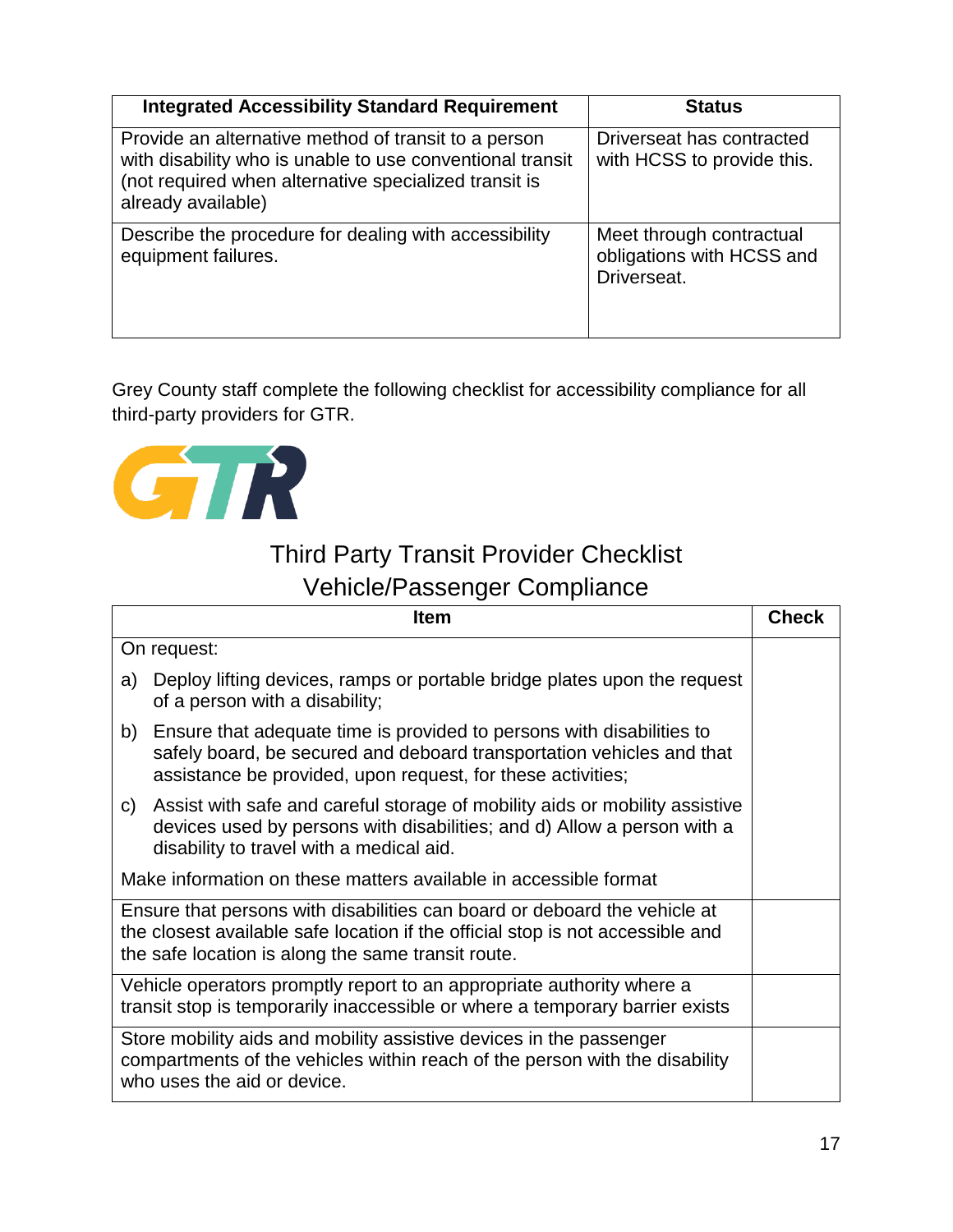| <b>Item</b>                                                                                                                                                                                                                                                                                                         | <b>Check</b> |
|---------------------------------------------------------------------------------------------------------------------------------------------------------------------------------------------------------------------------------------------------------------------------------------------------------------------|--------------|
| If safe storage of mobility aids and mobility assistive devices is not possible<br>within the passenger compartment, store them in the baggage<br>compartment of the vehicle on which the person with the disability is<br>travelling.                                                                              |              |
| Vehicle operators secure and return mobility aids and mobility assistive<br>devices in a manner that does not affect the safety of other passengers<br>and does not cause damage to the aid or device, where the mobility aid or<br>mobility assistive device is stored.                                            |              |
| No fee is charged for mobility aid storage                                                                                                                                                                                                                                                                          |              |
| There is clearly marked priority seating for persons with disabilities. The<br>priority seating meets these standards:                                                                                                                                                                                              |              |
| c) The priority seating shall be located as close as practicable to the<br>entrance door of the vehicle.<br>d) The priority seating shall be signed to indicate that passengers,<br>other than persons with disabilities, must vacate the courtesy<br>seating if its use is required by a person with a disability. |              |
| Develop a communications strategy designed to inform the public about the<br>purpose of courtesy seating.                                                                                                                                                                                                           |              |
| Pre-boarding verbal announcements are made about the route, direction,<br>destination or next major stop.                                                                                                                                                                                                           |              |
| Each vehicle is equipped with grab bars, handholds, handrails or<br>stanchions that are provided where appropriate at:                                                                                                                                                                                              |              |
| Locations where passengers are required to pay fares;<br>a)                                                                                                                                                                                                                                                         |              |
| Each mobility aid securement position;<br>b)                                                                                                                                                                                                                                                                        |              |
| Each courtesy seating area intended for use by persons with<br>C)<br>disabilities; and                                                                                                                                                                                                                              |              |
| Each side of any entrance or exit used by persons with disabilities.<br>d)                                                                                                                                                                                                                                          |              |
| Grab bars, handholds, handrails or stanchions located at an entrance or<br>exit used by a person with a disability are accessible from ground level and<br>are mounted so that they are inside the vehicle when the doors are closed.                                                                               |              |
| The location of grab bars, handholds, handrails or stanchions must be<br>1.<br>distributed, as appropriate to the vehicle's design, throughout the<br>vehicle to support independent and safe boarding, on-board<br>circulation, seating and standing assistance and deboarding for<br>persons with disabilities.   |              |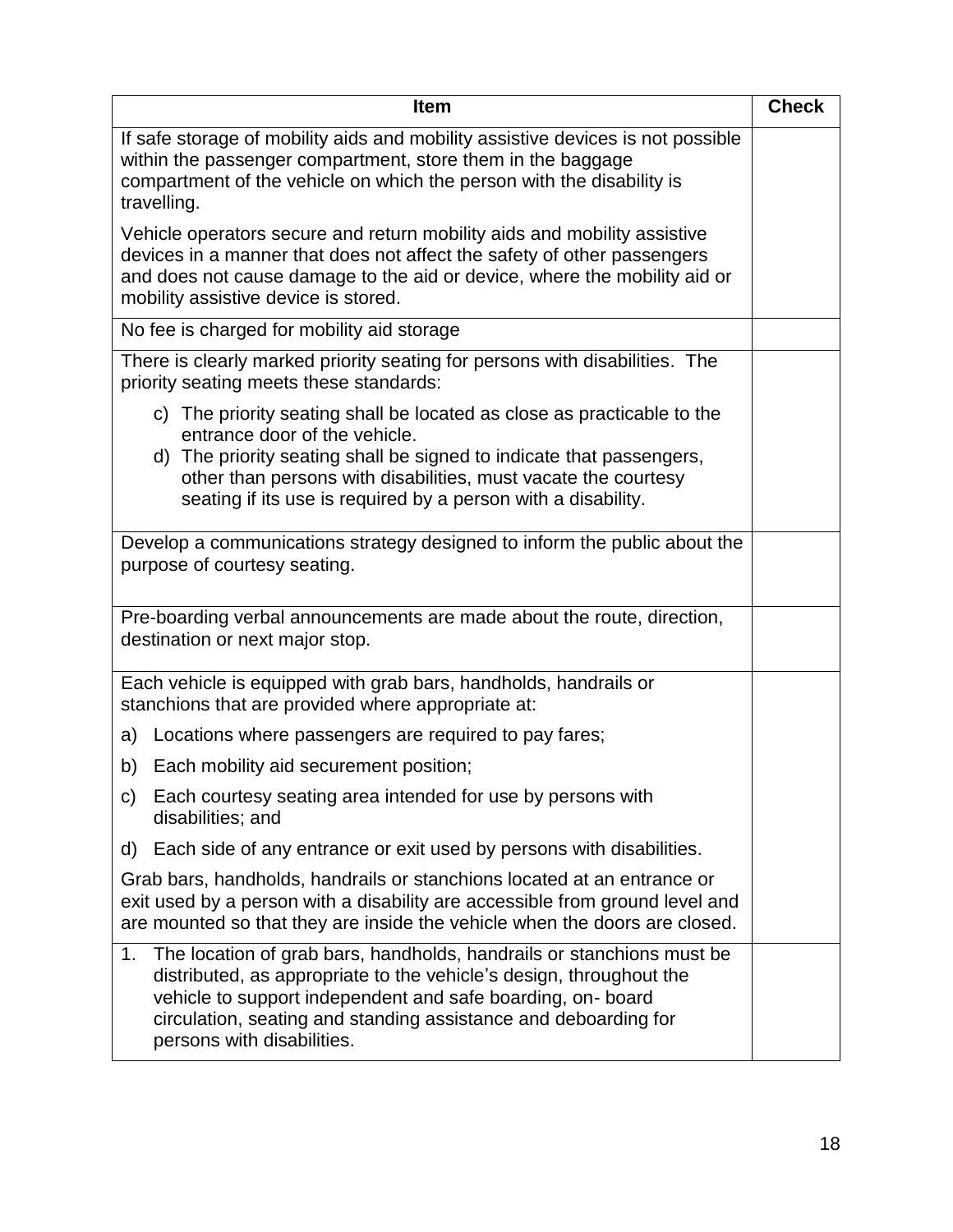|    | <b>Item</b>                                                                                                                                                                                                                                                                                                                                                                                                                     | <b>Check</b> |
|----|---------------------------------------------------------------------------------------------------------------------------------------------------------------------------------------------------------------------------------------------------------------------------------------------------------------------------------------------------------------------------------------------------------------------------------|--------------|
| 2. | Grab bars, handholds, handrails or stanchions must not interfere with<br>the turning and manoeuvering space required for mobility aids to reach<br>the allocated space from the entrance.                                                                                                                                                                                                                                       |              |
| 3. | Grab bars, handholds, handrails or stanchions must be high colour-<br>contrasted with their background to assist with visual recognition.                                                                                                                                                                                                                                                                                       |              |
|    | 4. Every grab bar, handhold, handrail or stanchion must, a) Be sturdy,<br>rounded and free of any sharp or abrasive element, b)<br>Have an<br>exterior diameter that permits easy grasping by the full range of<br>passengers and sufficient clearance from the surface to which it is<br>Be designed to prevent catching or snagging of clothes<br>attached, c)<br>Have a slip resistant surface.<br>or personal items, and d) |              |
| 5. | Where grab bars, handholds, handrails or stanchions return to a wall or<br>floor, they must do so in a smooth curve.                                                                                                                                                                                                                                                                                                            |              |
| 6. | Brackets, clamps, screw heads or other fasteners used on grab bars,<br>handholds, handrails or stanchions must be rounded or flush with the<br>surface and free from burrs or rough edges.                                                                                                                                                                                                                                      |              |
|    | Vehicle floors produce a minimal glare and are slip resistant; and any<br>carpeted surfaces have a low, firm and level pile or loop and are securely<br>fastened.                                                                                                                                                                                                                                                               |              |
|    | Each vehicle has two or more allocated mobility aid spaces, with each<br>space being a minimum of, i. 1,220 millimetres by 685 millimetres for<br>vehicles designed to have a seating capacity of 24 passengers or less.                                                                                                                                                                                                        |              |
|    | Each vehicle is equipped, as appropriate, with securement devices.                                                                                                                                                                                                                                                                                                                                                              |              |
|    | Spaces on transportation vehicles that are allocated as mobility aid spaces<br>may be used for other passenger purposes, if not required for use by a<br>person with a disability who uses a mobility aid.                                                                                                                                                                                                                      |              |
|    | Each vehicle is equipped with accessible stop-requests and emergency<br>response controls that are located throughout the transportation vehicle,<br>including places within reach of allocated mobility aid spaces and courtesy<br>seating locations.                                                                                                                                                                          |              |
|    | Accessible stop requests and emergency response controls must meet the<br>following standards:                                                                                                                                                                                                                                                                                                                                  |              |
| 1. | They must provide auditory and visual indications that the request has<br>been made.                                                                                                                                                                                                                                                                                                                                            |              |
| 2. | They must be mounted no higher than 1,220 millimetres and no lower<br>than 380 millimetres above the floor.                                                                                                                                                                                                                                                                                                                     |              |
| 3. | They must be operable with one hand and must not require tight<br>grasping, pinching or twisting of the wrist.                                                                                                                                                                                                                                                                                                                  |              |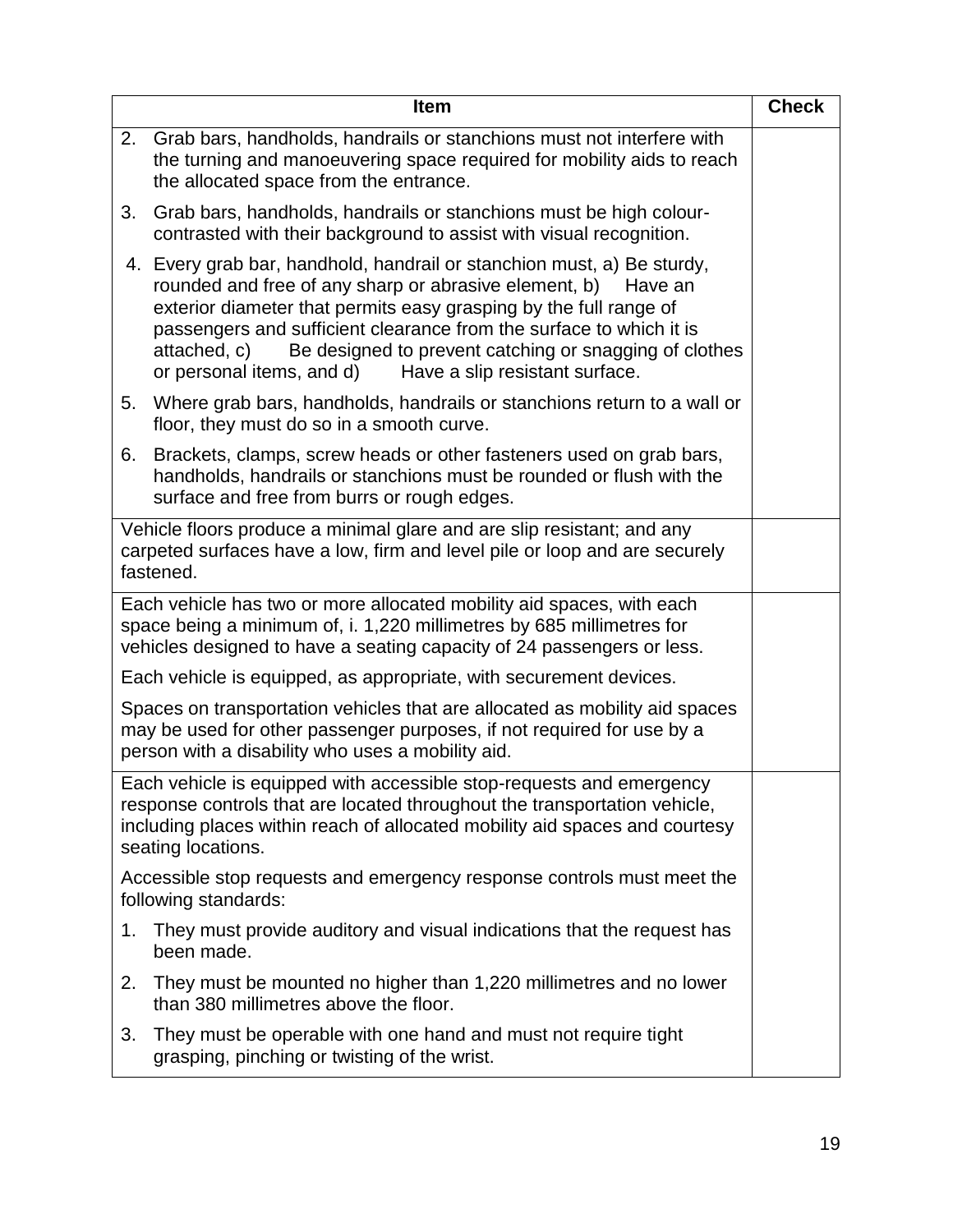|                                                                                                                                                                                                                         | <b>Item</b>                                                                                                                                                                                    | <b>Check</b> |
|-------------------------------------------------------------------------------------------------------------------------------------------------------------------------------------------------------------------------|------------------------------------------------------------------------------------------------------------------------------------------------------------------------------------------------|--------------|
| 4.                                                                                                                                                                                                                      | They must be high colour- contrasted with the equipment to which the<br>control is mounted.                                                                                                    |              |
| 5.                                                                                                                                                                                                                      | They must provide tactile information on emergency response controls.                                                                                                                          |              |
| Each vehicle is equipped with lights above or beside each passenger<br>access door that are constantly lit when the door is open and that illuminate<br>the lifting device, ramp, portable bridge plate or step nosings |                                                                                                                                                                                                |              |
|                                                                                                                                                                                                                         | The light above or beside each passenger access door must:                                                                                                                                     |              |
|                                                                                                                                                                                                                         | a) When the door is open, illuminate the ground surface for a distance of<br>at least 0.9 metres perpendicular to the bottom step tread or lift outer<br>edge; and                             |              |
|                                                                                                                                                                                                                         | b) Be shielded to protect the eyes of entering and exiting passengers.                                                                                                                         |              |
| This does not apply if the installation of the lights would impair the structural<br>integrity of the vehicle.                                                                                                          |                                                                                                                                                                                                |              |
| Each vehicle is equipped with lifting devices, ramps or portable bridge<br>plates and each of them has:                                                                                                                 |                                                                                                                                                                                                |              |
| a)                                                                                                                                                                                                                      | A colour strip that runs its full width marking the bottom edge and that<br>is high colour- contrasted with its background to assist with visual<br>recognition;                               |              |
| b)                                                                                                                                                                                                                      | A slip resistant platform surface; and c) Raised edges of enough<br>height to prevent a mobility aid from rolling off the edge of the ramp<br>during the boarding or deboarding of passengers. |              |

### <span id="page-19-0"></span>Other Accessibility Projects and Goals: 2018-2022

The Grey County Accessibility Advisory Committee has identified a number of projects outside of the scope of Provincial legislation that will improve accessibility of our communities. Below are projects that will be considered during the plan period.

#### 1. **Build a map of accessible municipal buildings and their features that includes all nine member municipalities.**

A map showing locations and hours of accessible facilities will help both residents and visitors to the area plan their daily excursion. Access to features like accessible washrooms is critical to people who need them and this information is not always readily available. Grey County will follow the Municipality of Meaford's lead and consult with GIS (Geographical Information System) staff and Tourism staff to create a map of public facilities.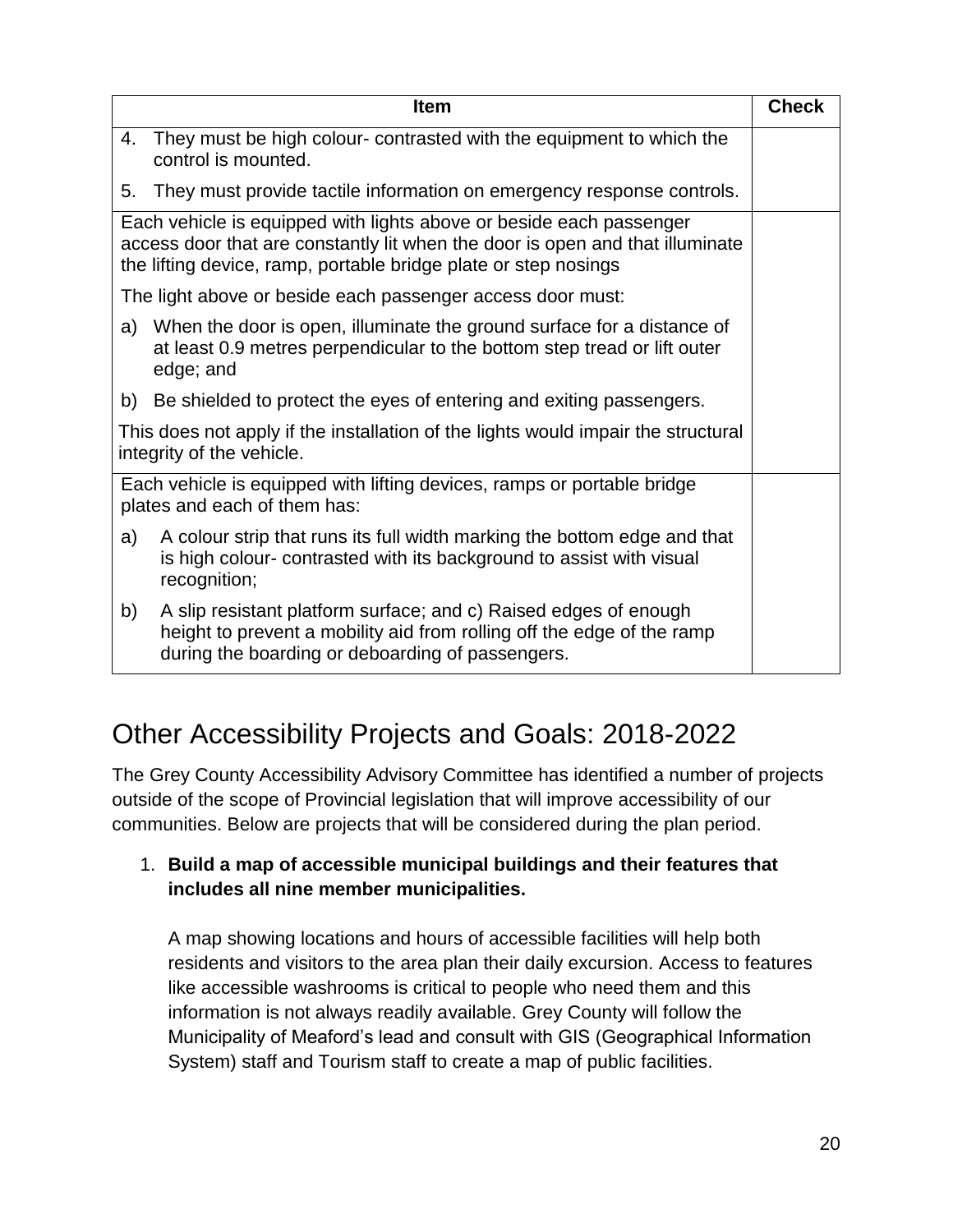#### 2. **Improve support from the County for local municipalities.**

Grey County will explore opportunities to collaborate with local municipalities to improve accessibility across all municipal services with a more consistent approach to accessibility.

#### 3. **Develop an annual accessibility budget for internal projects.**

Having a small annual budget available to make improvements to programs and services would be beneficial. Unused funds could be added to a reserve for larger projects in the future.

#### 4. **Have the AAC become more involved in community planning and site plan reviews.**

Site plans for developments are typically the responsibility of the local municipality and Grey County's AAC does not have an opportunity comment. The AAC can look at plans from a unique perspective and provide valuable input to make developments more inclusive and welcoming.

## <span id="page-20-0"></span>Ongoing Review of this Plan

Ongoing review and feedback are important for this plan to stay effective. Grey County will continue to collect feedback and implement changes that will enhance the accessibility of its services. Members of the public are encouraged to make comments on this plan and accessibility matters in general.

Additionally, this plan will be reviewed by the Accessibility Coordinator annually and annual status reports will be presented for consideration to the Grey County Accessibility Advisory Committee and Grey County Council.